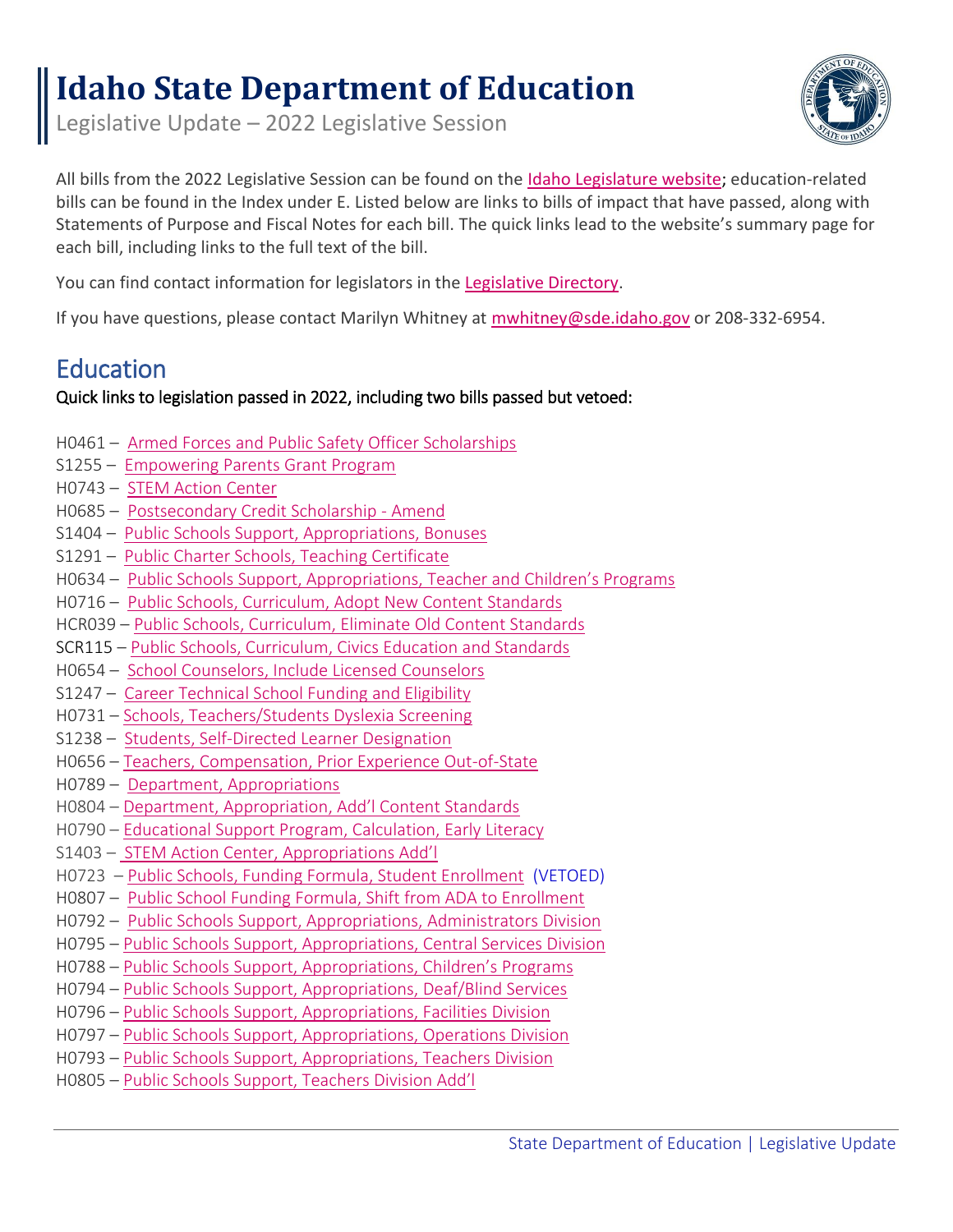- H0798 - [Public Schools, Administrative/Classified Staff, Salary](#page-17-1)
- S1428 [Public Schools, Annual Report, Repeal Sunset Clause](#page-18-0)
- S1290 [Rural and Underserved Educator Incentive Program](#page-18-0)
- H0650 [School Districts, Curriculum Adoption Comm, Members](#page-18-1)
- H0533 [Teachers, Now Administrators, Masters Education Premium](#page-19-0) (VETOED)

## <span id="page-1-0"></span>**H0461 – [Armed Forces and Public Safety Officer Scholarships](https://legislature.idaho.gov/sessioninfo/2022/legislation/H0461/)**

#### **Purpose**

This bill updates Idaho Code 33-4302 to revise eligibility requirements for the Armed Forces and Public Safety Officer Scholarship so that the spouses and children of military members who die or are disabled during service or training are eligible for the scholarship. Under current requirements, military members must die or be disabled in combat for their spouses and children to be eligible for the scholarship.

#### **Fiscal Note**

Given current funding levels, this bill should have no fiscal impact.

## <span id="page-1-1"></span>**S1255 – [Empowering Parents Grant Program](https://legislature.idaho.gov/sessioninfo/2022/legislation/S1255/)**

#### **Purpose**

The Empowering Parents Grant Program provides funds to parents to help meet their child's educational needs and to address learning loss, including instructional materials, technology and assessment fees. It allows \$1,000 per student or a maximum of \$3,000 per. Grants are available first to families whose Adjusted Gross Income is at or below \$60,000 per year, then to families earning up to \$75,000, and then to higher-income families for as long as the funding lasts. Parents will be able to access and spend the funds for approved educational expenses through a digital platform. A Parents Advisory Panel will help implement and administer the program. An emergency clause allows the State Board of Education to institute the program quickly, getting funds into the hands of parents as soon as possible.

#### **Fiscal Note**

The Empowering Parents Grant Program will use \$50 million in American Rescue Plan Act (ARPA) State Fiscal Recovery Funds for direct grants to families. A state general fund appropriation of up to \$1,185,000 will be used to pay for coasts to administer the program including staff (\$35,000 FY22 and \$100,000 FY23), the digital platform (\$1,000,000 FY22), and the required program evaluation (\$50,000 FY23).

#### <span id="page-1-2"></span>**H0743 – STEM Action Center**

#### **Purpose**

This FY 2023 original appropriation bill for the STEM Action Center appropriates a total of \$6,111,600 and caps the number of authorized full-time equivalent positions at 6.00. Overall, the budget is a 2.1% increase over the FY2022 Original Appropriation. Enhancements for FY 2023 include \$83,900 to provide support for schools to become STEM designated, equipment purchases, professional development, and other support. STEM designated schools are eligible for up to \$10,000 per year for up to five years to enhance STEM education.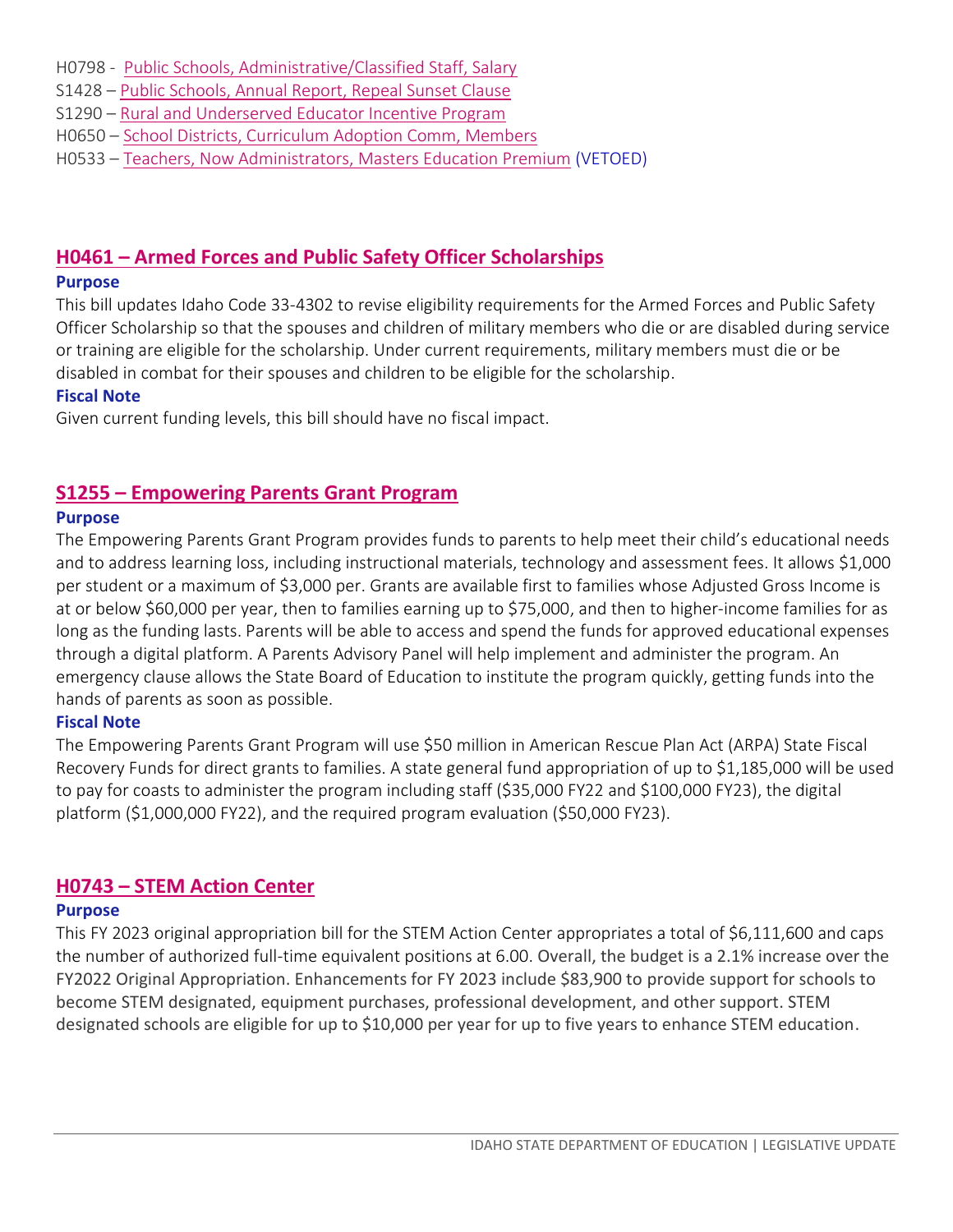#### **Fiscal Note**

|                                        | <b>FTP</b> | Gen            | <b>Ded</b>     | Fed            | <b>Total</b> |
|----------------------------------------|------------|----------------|----------------|----------------|--------------|
| FY 2022 Original<br>Appropriation      | 6.00       | 3,056,100      | 2,929,900      | $\overline{O}$ | 5,986,000    |
| <b>FY 2023 Base</b>                    | 6.00       | 3,056,100      | 2,929,900      | $\overline{0}$ | 5,986,000    |
| Personnel Benefit<br>Costs             | 0.00       | 3,000          | $\overline{0}$ | $\overline{0}$ | 3,000        |
| Replacement<br>Items                   | 0.00       | $\overline{0}$ | $\overline{0}$ | 8,500          | 8,500        |
| Statewide Cost<br>Allocation           | 0.00       | (3,900)        | $\overline{0}$ | $\overline{O}$ | (3,900)      |
| Changes in<br>Employee<br>Compensation | 0.00       | 34,100         | $\overline{O}$ | $\overline{0}$ | 34,100       |
| FY2023 Program<br>Maintenance          | 6.00       | 3,089,300      | 2,929,900      | 8,500          | 6,027,700    |
| 1. STEM<br>School<br>Designation       | 0.00       | 83,900         | $\overline{0}$ | $\overline{O}$ | 83,900       |
| FY 2023 Total                          | 6.00       | 3,173,200      | 2,929,900      | 8,500          | 6,111,600    |
| Change from FY<br>2022 Orig Approp     | 0.00       | 117,100        | $\overline{0}$ | 8,500          | 125,600      |
| % Change from FY<br>2022 Orig Approp   | 0.0%       | 3.8%           | 0.0%           |                | 2.1%         |

## <span id="page-2-0"></span>**H0685 – [Postsecondary Credit Scholarship, Amend](https://legislature.idaho.gov/wp-content/uploads/sessioninfo/2022/legislation/S1291SOP.pdf)**

#### **Purpose**

– Removes from the Postsecondary Credit Scholarship the academic merit requirement in order to allow more students the opportunity to find matching scholarships.

Amendments to Section 33-4605, Idaho Code are designed to give more students the opportunity to find matching scholarships from business or industry, removing the academic merit requirement and prohibiting parents who own a business from awarding the scholarship to their child. To be eligible for this scholarship a student must first earn a minimum number of college level credits.

#### **Fiscal Note**

There would be no fiscal impact above the total award amount limit in Idaho Code. This scholarship program is statutorily limited to \$2,000,000 dollars from the Advanced Opportunities line item funding.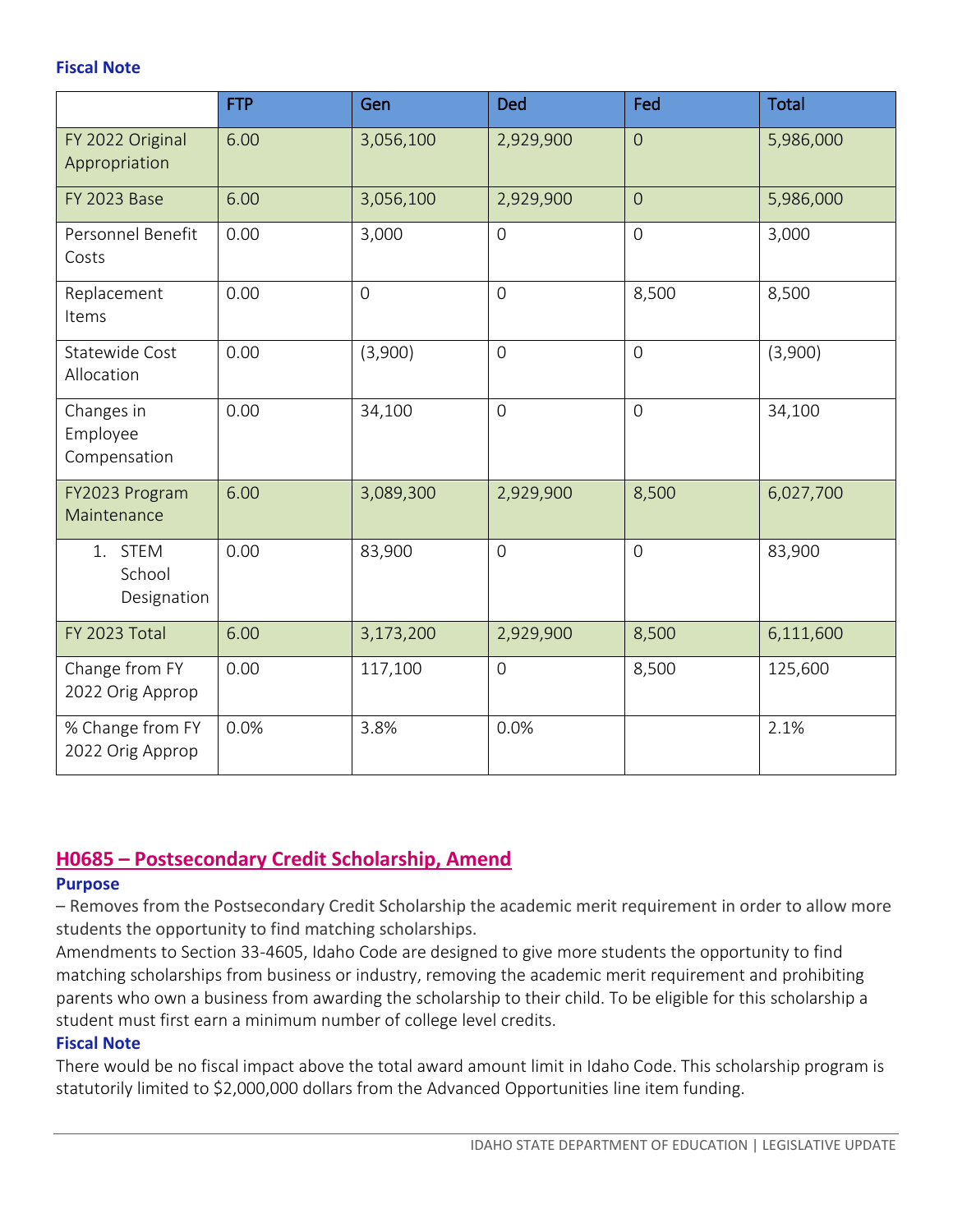## <span id="page-3-0"></span>**S1404 – Public Schools Support, Appropriations, Bonuses**

#### **Purpose**

This is a FY 2022 Supplemental Appropriation for the Public School Support Program for the Divisions of Administrators, Teachers, and Operations to provide a onetime \$1,000 bonus to each full-time equivalent (FTE) administrator, teacher, pupil service staff and classified position. Funding allocations per school and staff type will be calculated by the Department of Education using the same data upload that was used when calculating the February 2022 payment to schools.

#### **Fiscal Note**

The fiscal impact of this bill is \$36,705,800 onetime from the ARPA State Fiscal Recovery Fund. Of the total, \$30,693,000 is for the \$1,000 bonuses and \$6,012,800 is for the employer portion of variable benefits.

| <b>STAFF TYPE</b>        | <b>AMOUNT</b> |
|--------------------------|---------------|
| Administrators           | \$1,506,400   |
| Teachers / Pupil Service | \$23,075,900  |
| Classified               | \$12,123,500  |
| <b>TOTAL</b>             | \$36,705,800  |

## <span id="page-3-1"></span>**S1291 – [Public Charter Schools, Teaching Certificate](https://legislature.idaho.gov/wp-content/uploads/sessioninfo/2022/legislation/S1291SOP.pdf)**

#### **Purpose**

This bill establishes the Rural and Underserved Educator Incentive Program to allow charter schools to offer a charter school teaching certificate to community adults who meet educational or professional requirements. The charter school must agree to provide mentoring and professional development, and the certificate would not be transferable to a traditional public school.

#### **Fiscal Note**

There is no additional cost to the general fund because work required to develop a new certificate would be borne by each charter school and paid for with existing funds. The State Board of Education already receives funding to issue teaching certificates.

## <span id="page-3-2"></span>**H0634 – Appropriations – Public Schools Support – Teacher [and Children's Programs](https://legislature.idaho.gov/sessioninfo/2022/legislation/H0634/) Purpose**

This is an FY 2022 supplemental appropriation bill, providing General Fund money to fulfill the statutory requirements for the Career Ladder and to account for added costs of counting students by enrollment instead of by attendance as approved in the temporary State Board of Education rule.

For the Children's Programs division, general fund money is provided to account for increased enrollments at the Idaho Digital Learning Academy (IDLA), and federal grant funds cover the increased costs to provide meals to all Idaho students through the remainder of the 2021-22 school year and for 2022 summer programs.

#### **Fiscal Note**

The bill includes \$101,519,300 from all fund sources: \$25,561,300 from the General Fund for the Career Ladder;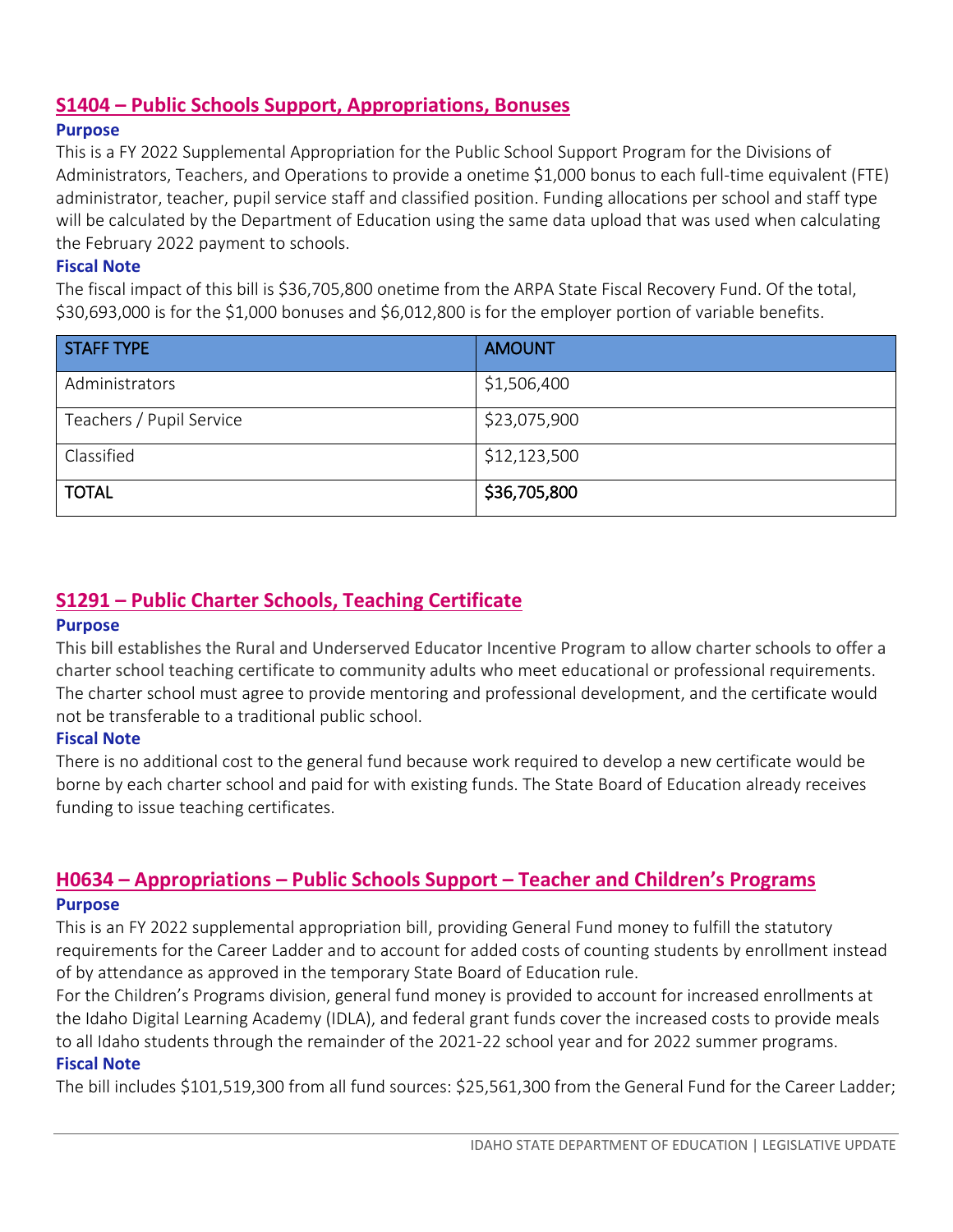\$1,958,000 from the General Fund for IDLA; and \$74,000,000 in federal funds for child nutrition programs. The new FY2022 totals for these programs are as follows:

| <b>Impacted Programs</b>                            | FY 2022 Original Appropriation | NEW FY 2022 Appropriation |
|-----------------------------------------------------|--------------------------------|---------------------------|
| Career Ladder                                       | \$1,057,804,000                | \$1,083,365,300           |
| ID Digital Learning Academy                         | \$14,034,500                   | \$15,992,500              |
| Traditional Federal Funds (Includes   \$239,000,000 |                                | \$313,000,000             |
| Nutrition)                                          |                                |                           |

## <span id="page-4-0"></span>**H0716 – [Public Schools, Curriculum, Adopt New Content Standards](https://legislature.idaho.gov/wp-content/uploads/sessioninfo/2022/legislation/H0716SOP.pdf)**

#### **Purpose**

This bill establishes a new section 33-118B and directs the State Board of Education to adopt and incorporate the draft Idaho Content Standards for English Language, Arts, Mathematics and Science. These documents (dated July 13, 2021) were developed by committees of educators, legislators, administrators and others, with direction from the House and Senate Education Committees. The new standards are considered to retain an equal level of rigor. School districts have until June 30, 2024 to adopt curricular materials pursuant to changes provided for in this bill or adopted through the subsequent negotiated administrative rule process.

#### **Fiscal Note**

In compliance with federal rules, the changes in these Content Standards will require a review of the changes for appropriate alignment with Idaho State assessment tests. The cost of this review is estimated not to exceed \$125,000 for each of the three standards for a total of \$375,000 in fiscal 2023. The goal is to not significantly modify assessments to provide a consistent long-term comparison of student academic growth. Costs associated with professional development and training of educators should be covered by the expected return to pre-pandemic levels of professional development budgets, which were impacted by holdbacks and shifts from general funds to federal funding sources.

## <span id="page-4-1"></span>**HCR039 – Public Schools, Curriculum, Eliminate Old Content Standards**

#### **Purpose**

This concurrent resolution rejects the existing Idaho Content Standards for English Language Arts, Mathematics and Science, clearing the way for the new standards adopted during the 2022 legislative session..

#### **Fiscal Note**

There is an IDAPA rule rejection and has no fiscal impact.

## <span id="page-4-2"></span>**SCR115 – [Public Schools, Curriculum, Civics Education](https://legislature.idaho.gov/sessioninfo/2022/legislation/SCR115/) and Standards**

#### **Purpose**

Civic engagement is essential to our form of government, and civics education gives young people the knowledge and background to be engaged citizens who are more likely to vote and participate in civic activities. Idaho's civics standards are currently embedded in the state's social studies standards. Separating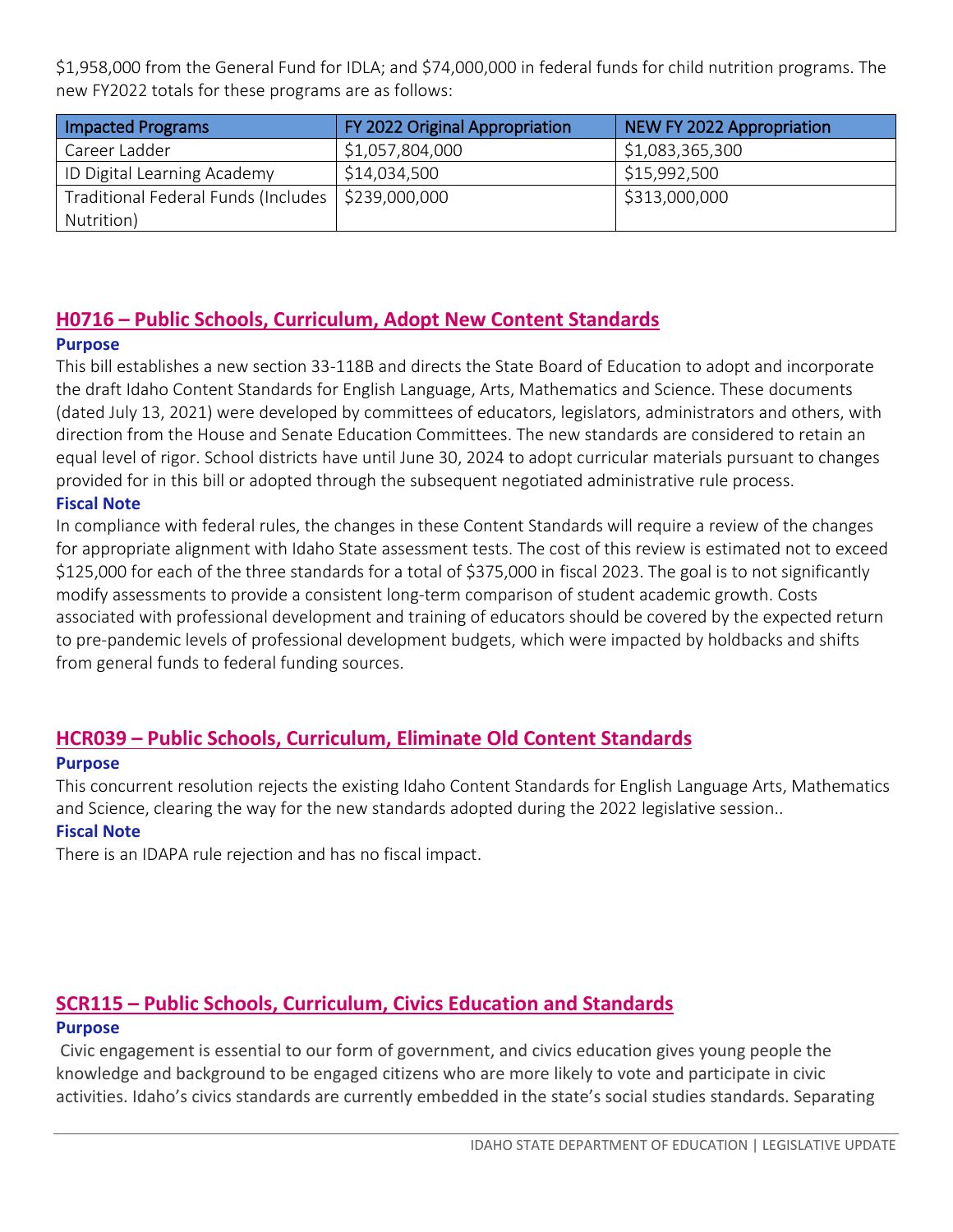and enhancing the standards will highlight the importance of civic education and what we want students to know and be able to do with that education. And it will make it easier for educators and parents to access the expectations as students progress from grade to grade.

#### **Fiscal Note**

This resolution has no fiscal impact to the General Fund. The State Department of Education will be facilitating a review of Social Studies standards, including civics standards, this year according to the standard cycle for review and revision of Idaho Content Standards.

## <span id="page-5-0"></span>**H0654 – [School Counselors, Include Licensed Counselors](https://legislature.idaho.gov/wp-content/uploads/sessioninfo/2022/legislation/H0654SOP.pdf)**

#### **Purpose**

This legislation allows Licensed Professional Counselors and Licensed Clinical Professional Counselors to be included within the legal definition of school counselors, provided they meet the requirements of the State Board of Education. This aligns the requirements more closely with the requirements for licensed social workers, whom school districts and charter schools are currently permitted to hire as school counselors. **Fiscal Note**

No impact to the general fund is expected. Under current Idaho law, school districts are funded for school counselors and other pupil service staff as 7.9% of a support unit. Funding for counselors and other pupil service staff is based on the state career ladder, with a minimum salary of \$40,742 effective July 1, 2022. This legislation will not change the amount allocated to charter schools or school districts for salary-based apportionment or change the formula for how districts are funded for pupil service staff members.

## <span id="page-5-1"></span>**S1247 – [Career Technical School Funding and Eligibility](https://legislature.idaho.gov/wp-content/uploads/sessioninfo/2022/legislation/S1247SOP.pdf)**

#### **Purpose**

Section 33-1002G, Idaho Code, authorizes school districts and charter schools to establish career technical schools that qualify for funding appropriated for the specific purpose of supporting the added cost of CTE. Section 33-317 allows two or more districts to join for educational purposes to form a "cooperative service agency" to purchase materials and/or provide services for use individually or in combination. These cooperative service agencies are also authorized to construct and maintain facilities funded through the member districts, including the use of levy funds, to provide educational services. This bill allows cooperative service agencies to "own" the program when certain conditions are met, such as having a separate facility that is not part of any of the member school districts and employing the teachers and administrators managing the program.

#### **Fiscal Note**

There would be no fiscal impact to the state general fund from these amendments. Currently, career technical school added cost funding is based on an annual appropriation divided by the eligible career technical schools on a student enrollment basis pursuant to IDAPA 55.01.03. The changes would require an increase or decrease to the appropriation and would help to clarify reporting processes for these programs.

## <span id="page-5-2"></span>**H0731 – [Schools, Teachers, Students, Dyslexia Screening](https://legislature.idaho.gov/wp-content/uploads/sessioninfo/2022/legislation/H0731SOP.pdf)**

#### **Purpose**

Up to 20 percent of children have dyslexia, creating unique challenges for both the students and the teachers of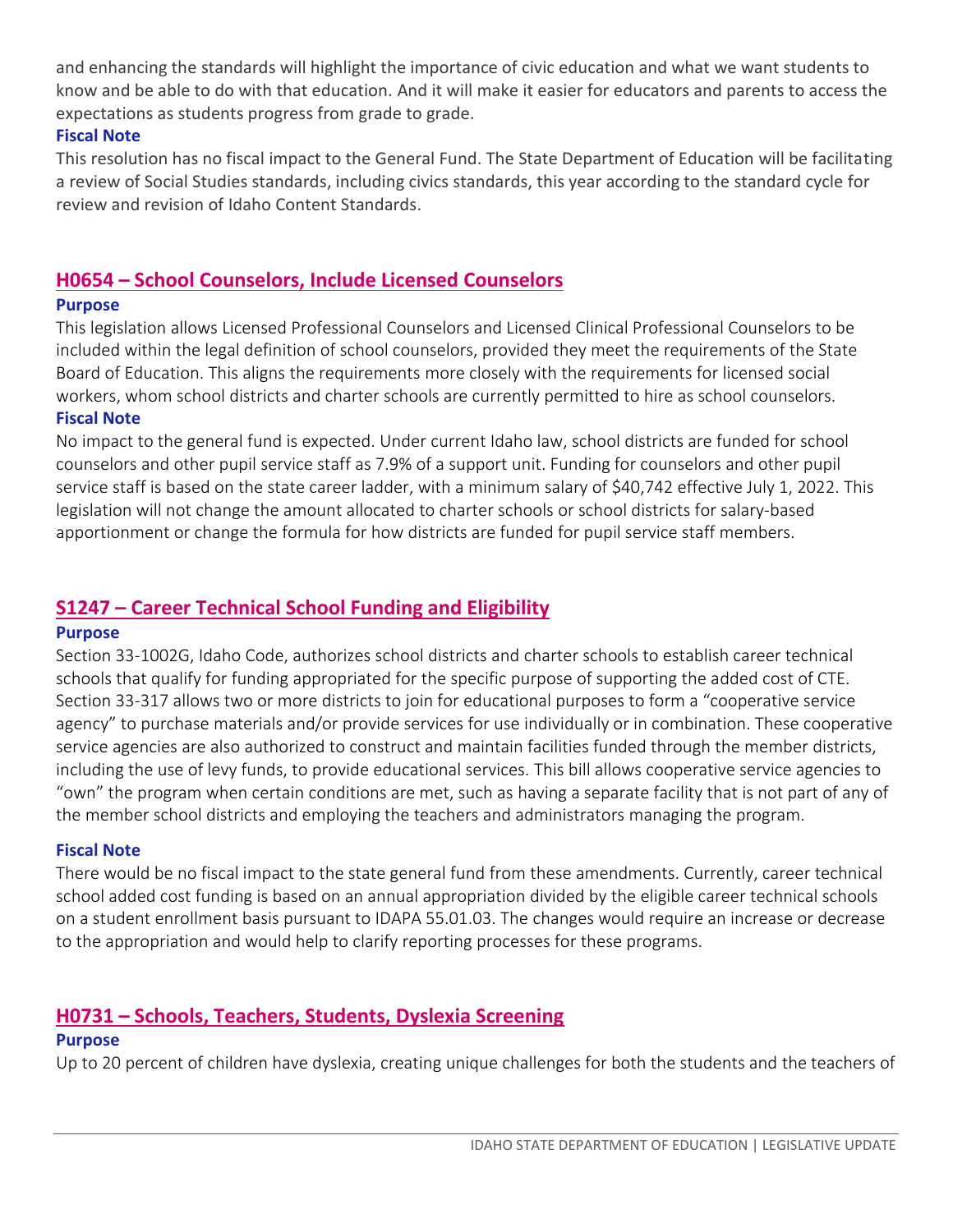reading and literacy skills. It is vital to identify dyslexia as early as possible so children can learn to read in order to read to learn. in a child's school years through testing and proper interventionand teaching methods. This legislation spells out requirements to screen students for characteristics of dyslexia and provides

professional development and resources for effective intervention and science-based teaching.

## **Fiscal Note**

The fiscal impact is expected to be \$97,000 for a full-time coordinator in the State Department of Education to implement the provisions of this legislation, including providing information and resources for dyslexia screening and intervention strategies, technical assistance, and identifying high-quality professional development for educators.

However, the Appropriations Committee did not bring forward the trailer bill to fund the position as called for in the legislation. In August, Superintendent Ybarra will submit a supplemental budget request to provide that funding for the 2023 school year.

## <span id="page-6-0"></span>**S1238 – [Self-Directed Learner Designation](https://legislature.idaho.gov/sessioninfo/2022/legislation/S1238/)**

## **Purpose**

This legislation sets up a structure for a greater degree of innovation between teachers, students and parents by focusing on learning rather than seat time. Students who demonstrate they are self-directed learners can qualify for added flexibility.

## **Fiscal Note**

There is no fiscal impact as this program does not require any General Fund dollars.

## <span id="page-6-1"></span>**H0656 – [Teachers, Compensation, Prior Experience Out-of-State](https://legislature.idaho.gov/wp-content/uploads/sessioninfo/2022/legislation/H0656SOP.pdf)**

## **Purpose**

This legislation changes the method for placing instructional and pupil staff on the professional or advanced professional rung of the career ladder when they are first hired. Highly experienced staff hired from out-ofstate or returning to teaching in Idaho, or administrators returning to teaching can be placed on the correct rung based on their experience and the career ladder's performance criteria. The career ladder is an allocation formula to the school districts, so this change ensures our schools receive the correct amount of funding to pay their staff.

## **Fiscal Note**

This bill provides an additional appropriation of \$2,086,500, ongoing, from the General Fund to the Public Schools Educational Support Program's Division of Teachers for FY 2022 to recognize out-of-state teacher experience through placement on the career ladder.

This fiscal impact is based on an effective date of July 1, 2021 (Fiscal Year 2022). The impact would be slightly higher with an effective date of July 1, 2022 (Fiscal Year 2023). The calculation uses updated Fiscal year 2022 mid-term support unit estimates based on Full-time equivalent enrollment of 16,587 support units. The breakdown of the Fiscal Impact for each group is as follows:

## Out-of-State Instructional / Pupil Service Staff Placement

Increase of \$2,017,000 (\$1,686,600 for Salaries and \$330,400 for benefits), ongoing, from the General Fund to the Public Schools Educational Support Program's Division of Teachers for FY 2022.

## Administrative Evaluations – Performance Criteria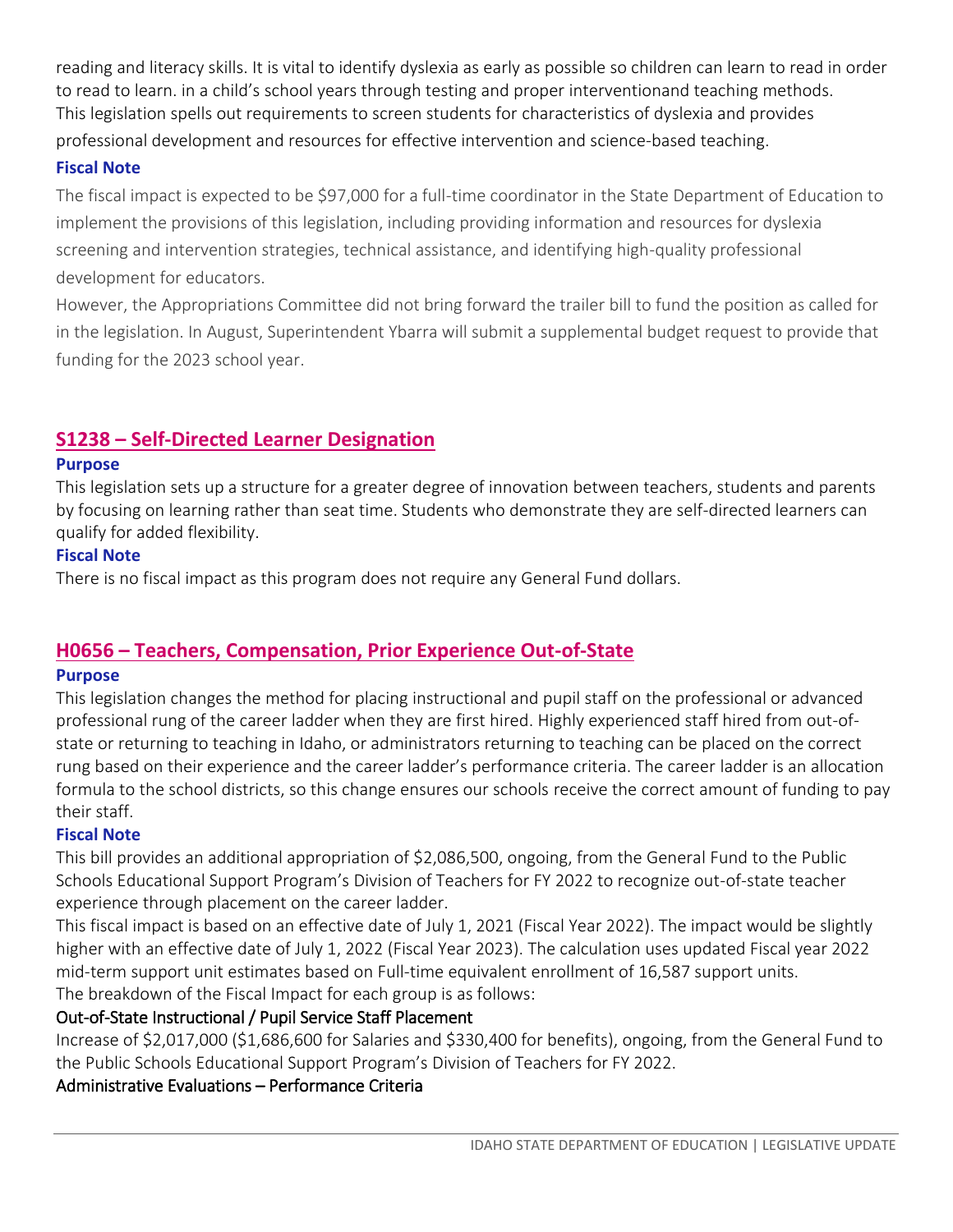Increase of \$69,500 (\$58,100 for Salaries and \$11,400 for benefits), ongoing, from the General Fund to the Public Schools Educational Support Program's Division of Teachers for FY 2022.

## <span id="page-7-0"></span>**H0789 – Department – Appropriations**

#### **Purpose**

This is the FY 2023 original appropriation bill for the Department of Education. This bill includes an appropriation of \$51,851,300 and caps the number of authorized FTP at 123.00.

The State Department of Education is an executive agency of the State Board of Education with the responsibility for carrying out policies, procedures, and duties authorized by law or established by the board for all elementary and secondary school matters (Section 33-125, Idaho Code). For this appropriation bill: funding for health insurance was increased by \$850 to \$12,500 per eligible full time FTP; a one-year holiday from unemployment insurance was provided; workers' compensation amounts were adjusted; funding for permanent employees was increased 3% and 1.25 per hour per eligible employee was provided for merit based increases. The bill also provides additional administrative and statewide support funding from various federal COVID-19 stimulus funds in five line items.

|                       | <b>FTP</b> | Gen         | Ded            | Fed            | <b>Total</b>   |
|-----------------------|------------|-------------|----------------|----------------|----------------|
| FY 2022 Original      | 123.00     | 13,457,100  | 9,160,900      | 17,303,300     | 39,921,300     |
| Appropriation         |            |             |                |                |                |
| Prior Year            | 0.00       | $\mathbf 0$ | $\mathbf 0$    | 20,912,600     | 20,912,600     |
| Reappropriation       |            |             |                |                |                |
| FY 2022 Total         | 123.00     | 13,457,100  | 9,160,900      | 38,215,900     | 60,833,900     |
| Appropriation         |            |             |                |                |                |
| Executive Carry       | 0.00       | 30,000      | 6,700          | $\overline{O}$ | 36,700         |
| Forward               |            |             |                |                |                |
| FY 2022 Estimated     | 123.00     | 13,487,100  | 9,167,600      | 38,215,900     | 60,970,600     |
| Expenditures          |            |             |                |                |                |
| Removal of            | 0.00       | (30,000)    | (6,700)        | (21, 412, 600) | (21, 449, 300) |
| Onetime               |            |             |                |                |                |
| Expenditures          |            |             |                |                |                |
| <b>FY 2023 Base</b>   | 123.00     | 13,457,100  | 9,160,900      | 16,803,300     | 39,421,300     |
| Personnel Benefit     | 0.00       | 28,200      | 11,800         | 26,200         | 66,200         |
| Cost                  |            |             |                |                |                |
| Statewide Cost        | 0.00       | 200         | (5,900)        | (13,700)       | (19,400)       |
| Allocation            |            |             |                |                |                |
| Change in             | 0.00       | 286,200     | 111,800        | 270,300        | 668,300        |
| Employee              |            |             |                |                |                |
| Compensation          |            |             |                |                |                |
| FY 2023 Program       | 123.00     | 13,771,700  | 9,278,600      | 17,086,100     | 40,136,400     |
| Maintenance           |            |             |                |                |                |
| 2. Homeless           | 0.00       | 0           | $\overline{0}$ | 100,000        | 100,000        |
| <b>Students Admin</b> |            |             |                |                |                |
| Costs                 |            |             |                |                |                |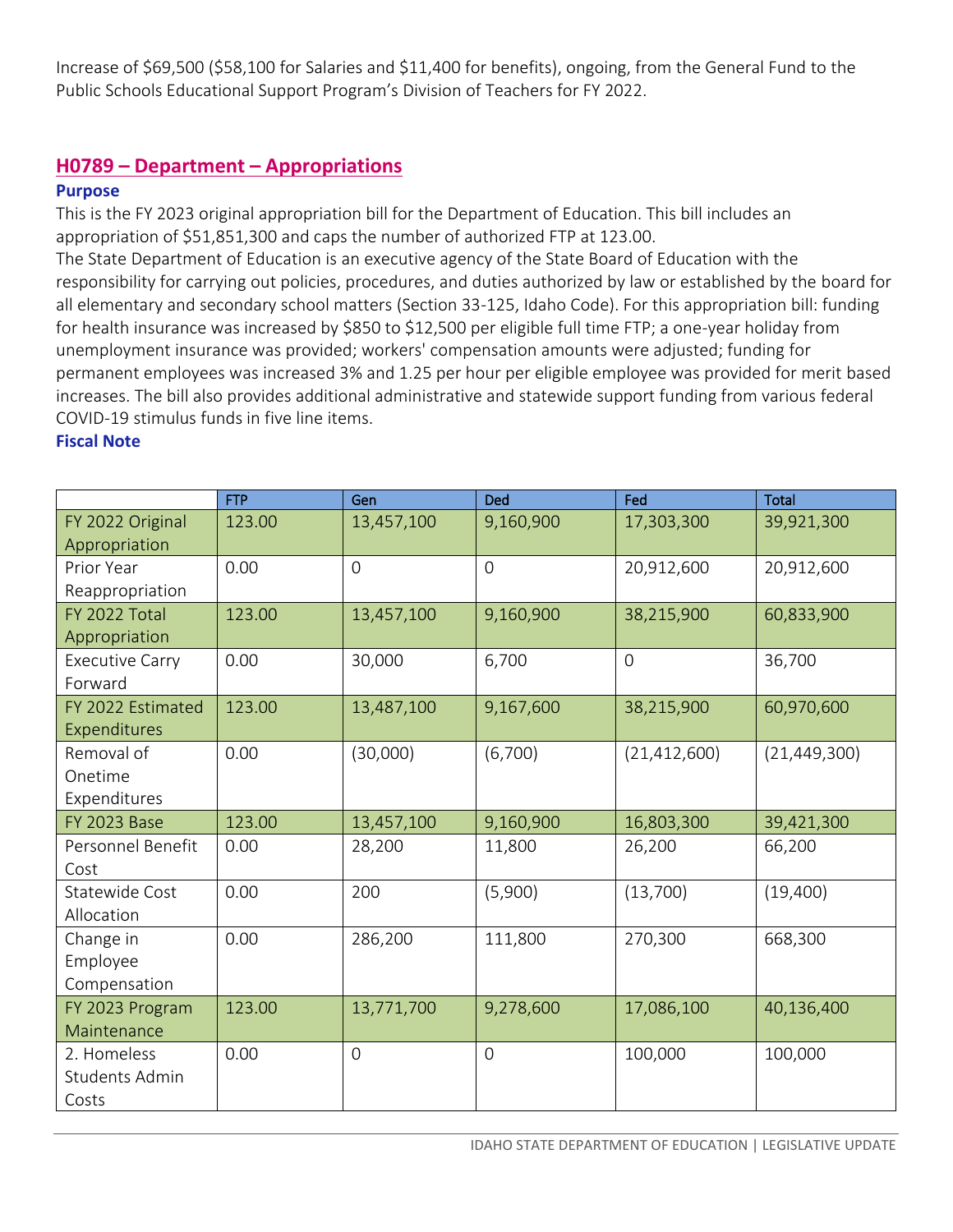| 3. ESSER III Admin | 0.00   | $\Omega$   | 0         | 800,000    | 800,000    |
|--------------------|--------|------------|-----------|------------|------------|
| Costs              |        |            |           |            |            |
| 5. Private School  | 0.00   | $\Omega$   | 0         | 4,276,300  | 4,276,300  |
| Support            |        |            |           |            |            |
| 6. Reducing        | 0.00   | 0          | 0         | 440,000    | 440,000    |
| Student            |        |            |           |            |            |
| Homelessness       |        |            |           |            |            |
| 7. Private School  | 0.00   | $\Omega$   | 0         | 6,098,000  | 6,098,000  |
| Support - ARPA     |        |            |           |            |            |
| FY 2023 Total      | 123.00 | 13,771,700 | 9,278,600 | 28,801,000 | 51,851,300 |
| Change from FY     | 0.00   | 314,600    | 117,700   | 11,497,700 | 11,930,000 |
| 2022 Orig Approp   |        |            |           |            |            |
| % Change from FY   | 0.0%   | 2.3%       | 1.3%      | 66.4%      | 29.9%      |
| 2022 Orig Approp   |        |            |           |            |            |

## <span id="page-8-0"></span>**H0804 – Department, Appropriations, Add'l Content Standards**

#### **Purpose**

This is a FY 2023 trailer appropriation bill for the Department of Education.

The bill provides onetime funding to the Department for the estimated costs of revising content standards with changes provided for in H716.

#### **Fiscal Note**

The fiscal impact of this bill is \$375,000 onetime from the General Fund. Provided funding is based on the fiscal note of H716.

## <span id="page-8-1"></span>**H0790 – [Educational Support Program, Early Literacy](https://legislature.idaho.gov/wp-content/uploads/sessioninfo/2022/legislation/SCR115SOP.pdf)**

#### **Purpose**

This bill provides for disbursement of literacy intervention funds to public schools based on enrollment and student performance on the statewide reading assessment. It updates the literacy funding formula to ensure that schools have baseline stability in funding while incentivizing and rewarding program success. Additionally, this bill requires school districts to disclose the purposes and amounts of levy funds to be used within the district. Such disclosure must be placed on the ballot above the question for supplemental levies, identifying the purposes for the levies.

#### **Fiscal Note**

There is currently \$26.1 million in the base budget for literacy; the Governor's budget recommendation added another \$46.6 million in ongoing literacy funding. This legislation modifies how these funds are distributed to school districts to improve the growth of literacy by the end of third grade.

## <span id="page-8-2"></span>**S1403 – STEM Action Center, Add'l Appropriations**

#### **Purpose**

This is a FY 2022 supplemental appropriation that adjusts the current year appropriation from the Elementary and Secondary School Emergency Relief Fund (ESSER) set-aside portion of the award. The State Board of Education directs the use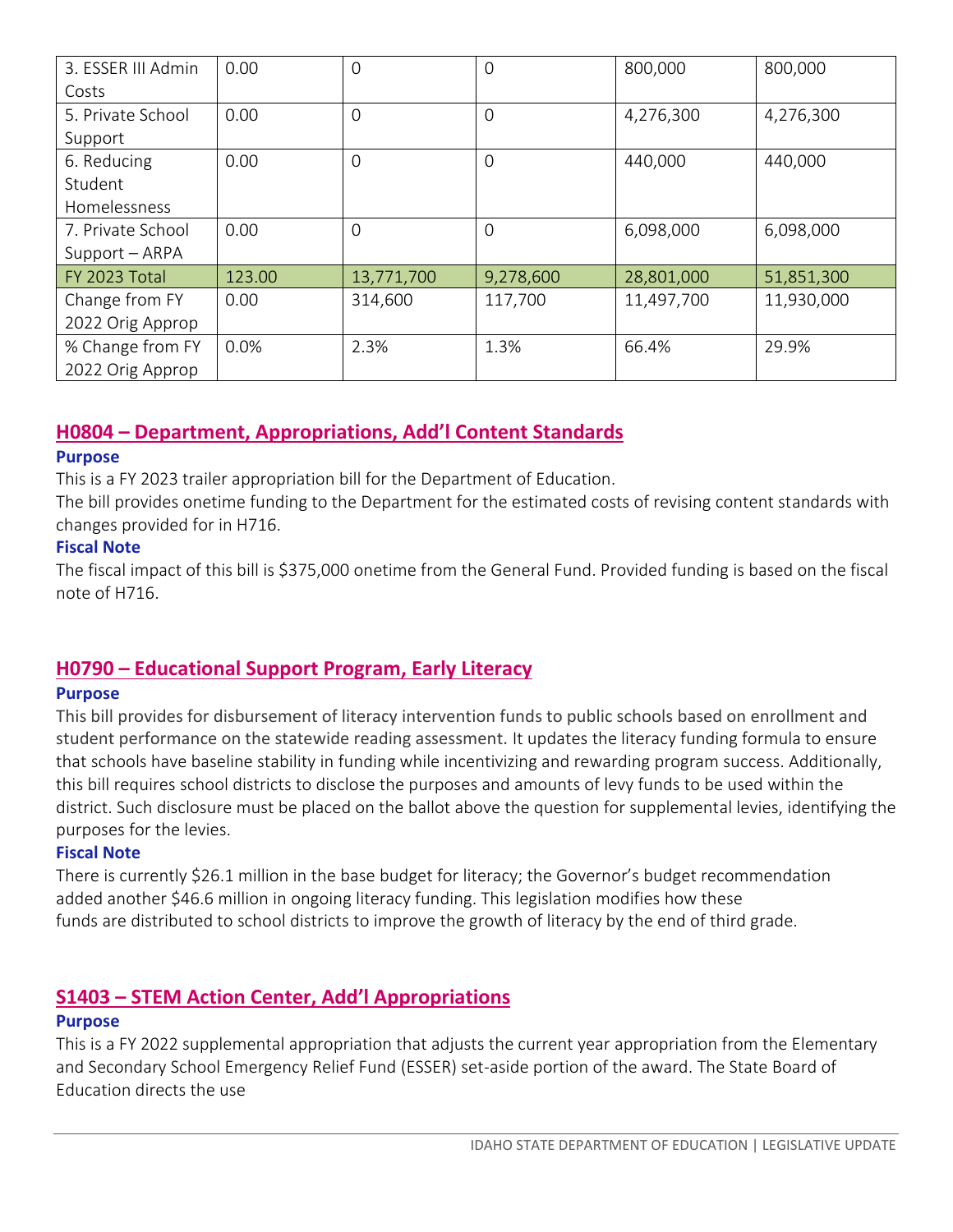of the funds.

This bill reduces a portion of the original appropriation from the Children's Programs Division in the Public School Support Program and provides an appropriation to the following agencies: 1) Office of the State Board of Education to replace the current school data system, create a dyslexia handbook, and for summer learning programs; 2) STEM Action Center to provide summer learning STEM programs; and 3) Commission for Libraries to provide summer library reading programs.

## **Fiscal Note**

This bill has a net-zero impact on the amount of funding that will be expended for the various programs identified in the bill when compared to the FY 2022 original appropriation of these moneys. Of the total impact, \$3,250,000 of the amount appropriated for OSBE will be recorded as an expenditure for OSBE, but the actual expenditure of cash will be done by STEM and the Commission for Libraries. The double appropriation is needed to comply with Article VII, Section 13, Idaho Constitution.

By agency the bill has the following appropriation amounts:

| AGENCY APPROPRIATION                          | <b>AMOUNT</b>   |
|-----------------------------------------------|-----------------|
| Public Schools: Children's Program Division   | ( \$30,809,300) |
| Office of the State Board of Education (OSBE) | \$30,809,300    |
| <b>STEM Action Center</b>                     | \$2,000,000     |
| <b>Commission for Libraries</b>               | \$1,250,000     |

## <span id="page-9-0"></span>**H0723 – Public School Funding Formula, Legislative Study Comm (VETOED)**

#### **Purpose**

For the past two pandemic-impacted school years, the State Board of Education has passed temporary rules to use enrollment counts, rather than the ADA, to determine Education Support Units. Schools are well prepared to make a change to enrollment as they have been providing both counts since the Fiscal School year 2020.This bill codifies what has been a temporary rule, with a sunset on July 1, 2025. With the requirement of a review of the funding formula this bill authorizes the legislative council to appoint an interim committee to meet the requirement under Idaho Code 33-1026. An emergency clause to put this change into law upon passage and approval will replace the existing administrative temporary rule, while authorizing the State Board to promulgate rules similar to those that were in place for the past two school years.

#### **Fiscal Note**

The change from ADA to FTE-E will have an estimated increase \$23.8 million from the General Fund going forward.

- Division of Administrators \$3 million
- Division of Operations \$20.5 million
- Division of Children's Program offset of \$.3 Million

This estimate is based on historical support unit growth through the end of the fiscal year for mid-term support units. Included in the growth estimate are support units to fund mobility per §33-1004. The State Board of Education is requesting a supplemental appropriation of an estimated \$21.2 million to cover FY 2022, which has been operating under the enrollment model by temporary rule. There will also be a fiscal cost to the interim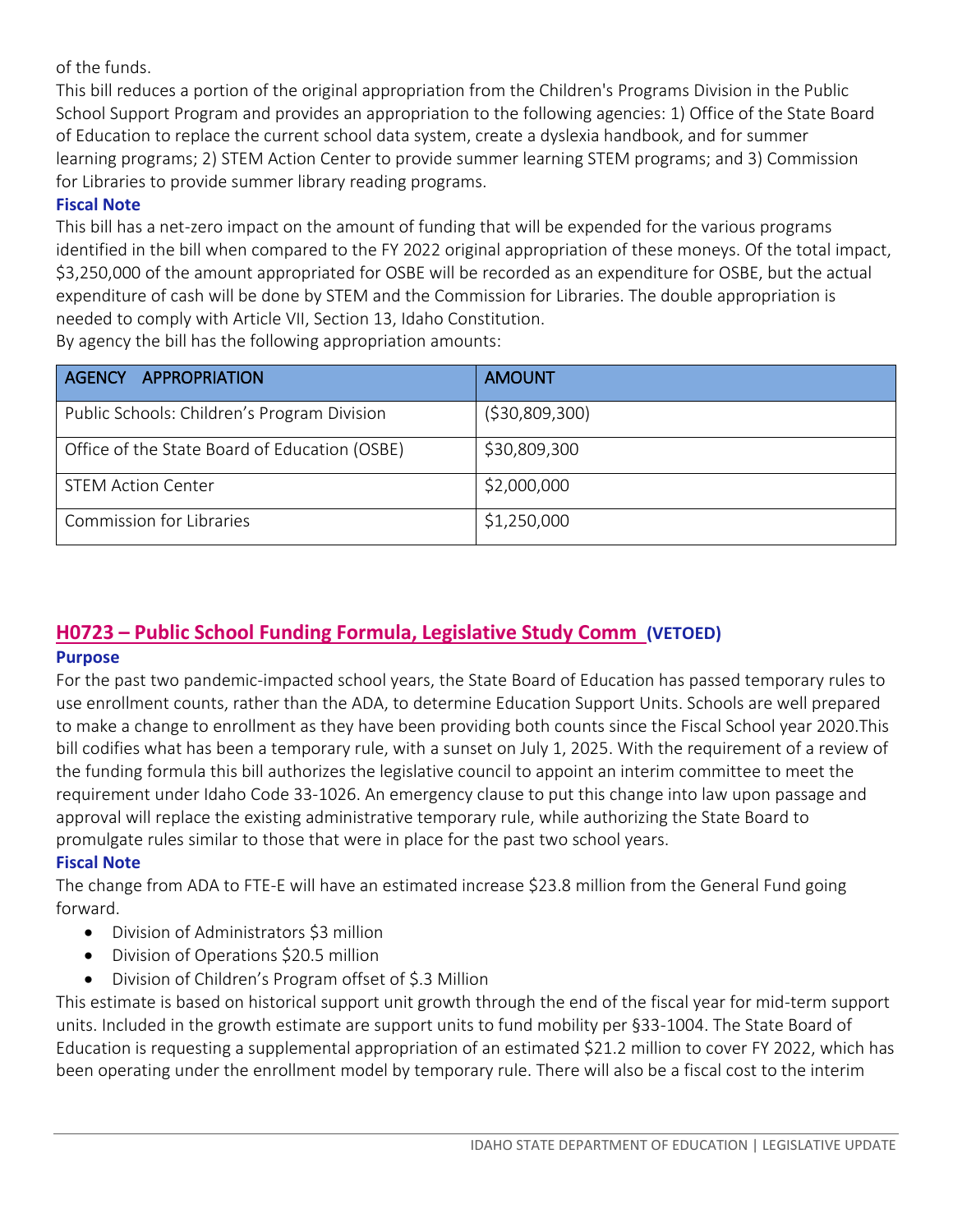committee work to update the impacts on local education agencies. It is estimated the cost of this support to the interim committee will be \$100,000.

## <span id="page-10-0"></span>**[H0807](https://legislature.idaho.gov/sessioninfo/2022/legislation/H0634/) – Public School Funding Formula, Shift from ADA to Enrollment**

#### **Purpose**

This is a FY 2023 trailer appropriation for the Public School Support Program and the Idaho Legislature.

For Public Schools, the bill includes funding for counting students using enrollment instead of average daily attendance (ADA) as provided in H723.

For the Idaho Legislature, the bill includes funding for an interim committee to study the current public school funding formula.

#### **Fiscal Note**

For Public Schools the bill includes \$23,500,000 from the General Fund to account for the increased number of estimated support units for the 2022-2023 school year.

For the Legislature, the bill includes \$100,000 from the General Fund.

## <span id="page-10-1"></span>**H0792 – Public School Support, Appropriations, Administrators Division**

#### **Purpose**

This is the FY 2023 original appropriation bill and FY 2022 supplemental appropriation bill for the Public Schools Educational Support Program's Division of Administrators. This division provides state support for grades K-12 for salaries and benefits of administrators (superintendents, assistant superintendents, principals, and assistant principals) in Idaho's school districts and public charter schools.

For FY 2023: The bill provides 7% increased funding for administrator salaries and for estimated growth of 374 mid-term support units. For FY 2022: The bill provides additional funding for the fiscal impact of the Board of Education approved rule to count students using enrollment instead of average daily attendance (ADA). **Fiscal Note**

|                                           | Gen         | <b>Ded</b>     | Fed            | Total       |
|-------------------------------------------|-------------|----------------|----------------|-------------|
| FY 2022 Original<br>Appropriation         | 106,228,100 | $\overline{0}$ | $\overline{0}$ | 106,228,100 |
| 7. Administrative<br><b>Staff Bonuses</b> | 109,048,900 | $\mathbf 0$    | 1,506,400      | 1,506,400   |
| 9. ADA to Enrollment<br>Rule Change       | 2,820,800   | $\mathbf 0$    | $\overline{0}$ | 2,820,800   |
| FY 2022 Total<br>Appropriation            | 109,048,900 | $\Omega$       | 1,506,400      | 110,555,300 |
| Executive Carry<br>Forward                | 2,406,100   | $\mathbf 0$    | $\overline{0}$ | 2,406,100   |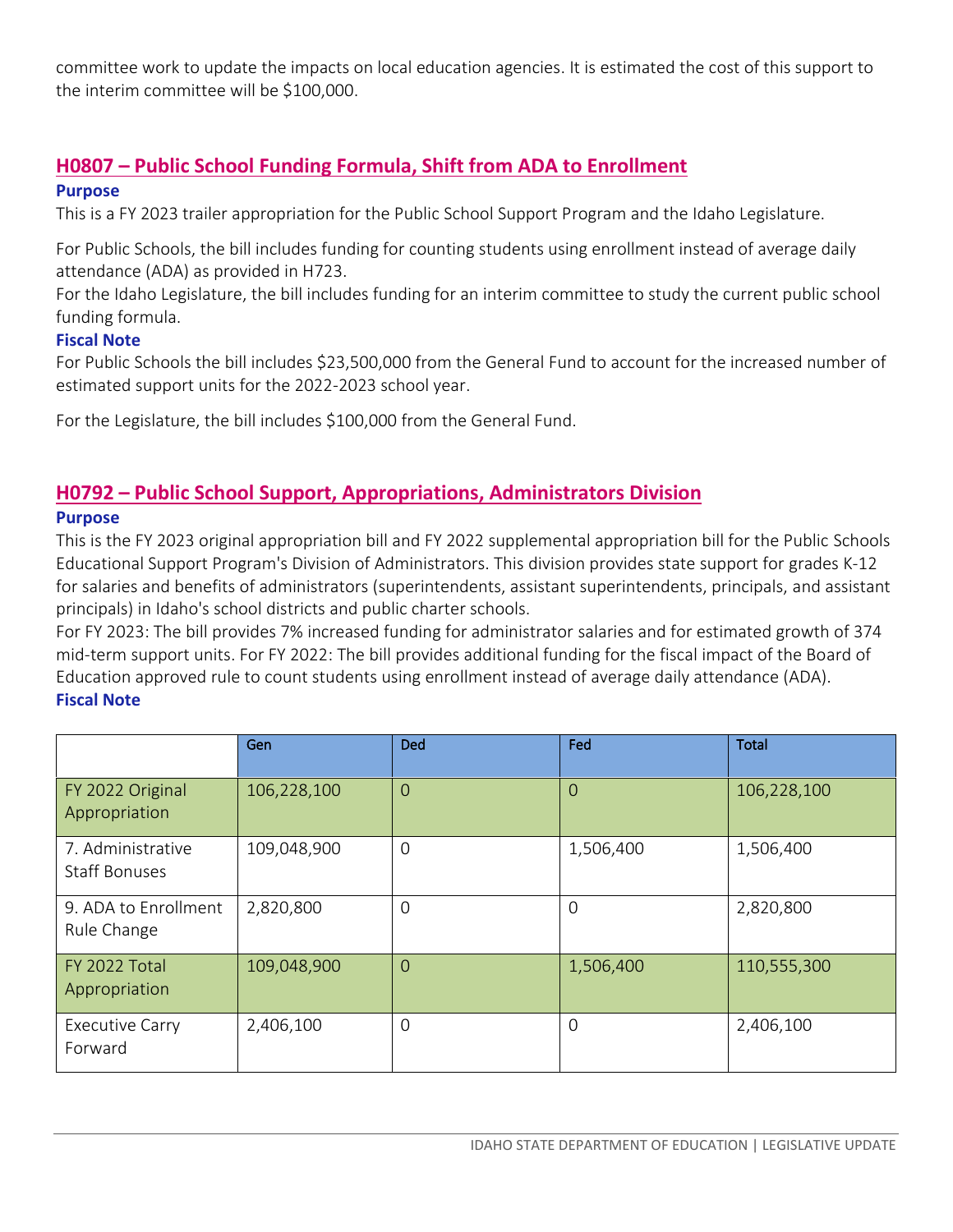| FY 2022 Estimated<br>Expenditures    | 111,455,000 | $\Omega$       | (1,506,400)    | 112,961,400   |
|--------------------------------------|-------------|----------------|----------------|---------------|
| Removal of Onetime<br>Expenditures   | (5,226,900) | $\mathbf 0$    | (1,506,400)    | (6, 733, 300) |
| <b>FY 2023 Base</b>                  | 106,228,100 | $\overline{0}$ | $\overline{0}$ | 106,228,100   |
| Change in Employee<br>Compensation   | 7,496,800   | $\overline{0}$ | $\overline{O}$ | 7,496,800     |
| Nondiscretionary<br>Adjustments      | 2,452,100   | $\overline{0}$ | $\overline{0}$ | 2,452,100     |
| FY 2023 Program<br>Maintenance       | 116,117,000 | $\overline{0}$ | $\overline{0}$ | 116,117,000   |
| FY 2023 Total                        | 116,117,000 | $\overline{0}$ | $\overline{0}$ | 116,117,000   |
| Change from FY 2022<br>Orig Approp   | 9,948,900   | $\overline{0}$ | $\overline{0}$ | 9,948,900     |
| % Change from FY<br>2022 Orig Approp | 9.4%        |                |                | 9.4%          |

| <b>STATUTORY REQUIREMENTS</b>                   | <b>FY 2022</b> | <b>FY 2023</b> |
|-------------------------------------------------|----------------|----------------|
| Salary-Based Apportionment &<br><b>Benefits</b> | \$105,576,100  | \$115,525,000  |
| Continuous Improvement Plans                    | \$652,000      | \$652,000      |
| <b>TOTAL APPROPRIATIONS BY YEAR</b>             | \$106,228,100  | \$116,177,000  |

#### <span id="page-11-0"></span>**H0795 – Public Schools Support, Appropriations, Central Services Division Purpose**

This is the FY 2023 original appropriation bill for the Public Schools Educational Support Program's Central Services Division. This division includes programs and funds that are spent at the state level by the Department of Education for the benefit of all school districts and charter schools. Funds are primarily used to contract for services and for program oversight and evaluation.

This bill restores \$200,000 for previously reduced remediation funds and \$300,000 for previously reduced content and curriculum funds. The bill also includes \$270,000 for Adobe and Microsoft certification programs for junior high and high school students. Finally, this bill includes a cash transfer of \$75,500,000 from the General Fund to the Public School Health Insurance Participation Fund that was established in H443.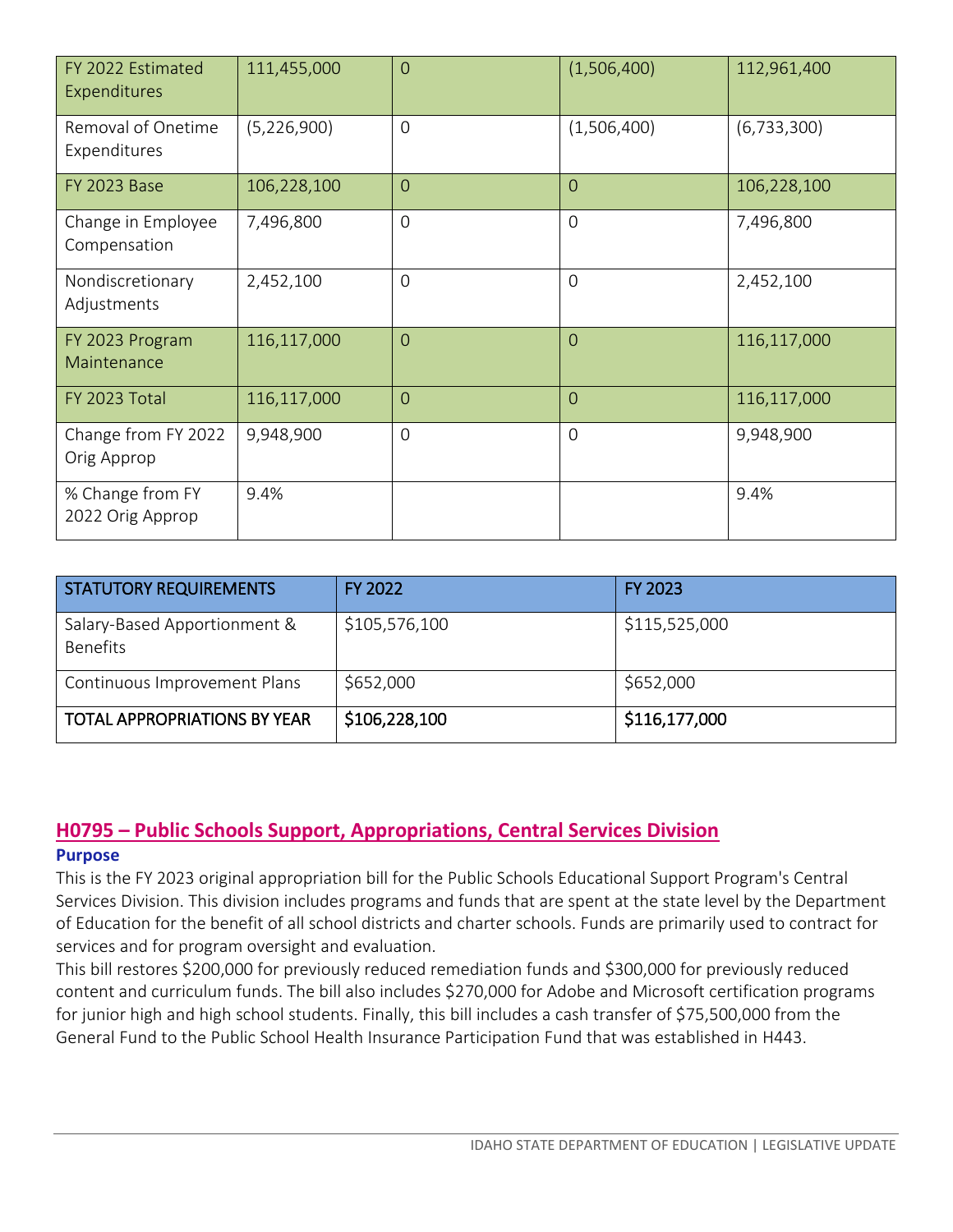#### **Fiscal Note**

|                        | Gen          | Ded            | Fed              | Total        |
|------------------------|--------------|----------------|------------------|--------------|
| FY 2022 Original       | 11,817,600   | $\overline{O}$ | 1,850,000        | 13,667,600   |
| Appropriation          |              |                |                  |              |
| FY 2022 Total          | 11,817,600   | $\overline{0}$ | 1,850,000        | 13,667,600   |
| Appropriation          |              |                |                  |              |
| <b>Executive Carry</b> | 1,479,100    | $\overline{0}$ | $\mathbf 0$      | 1,479,100    |
| Forward                |              |                |                  |              |
| FY 2022 Estimated      | 13,296,700   | $\overline{0}$ | 1,850,000        | 15,146,700   |
| Expenditures           |              |                |                  |              |
| Removal of             | (1,479,100)  | $\overline{0}$ | (1,850,000)      | (3,329,100)  |
| Onetime                |              |                |                  |              |
| Expenditures           |              |                |                  |              |
| <b>FY 2023 Base</b>    | 11,817,600   | $\overline{0}$ | $\overline{0}$   | 11,817,600   |
| 6. Remediation of      | 200,000      | $\mathbf 0$    | $\mathbf 0$      | 200,000      |
| Funds                  |              |                |                  |              |
| 8. Content and         | 570,000      | $\overline{0}$ | $\overline{O}$   | 570,000      |
| Curriculum             |              |                |                  |              |
| 20. School Health      | 75,500,000   | $\mathbf 0$    | $\boldsymbol{0}$ | 75,500,000   |
| Insurance              |              |                |                  |              |
| School Health          | (75,500,000) | $\overline{O}$ | $\overline{O}$   | (75,500,000) |
| Insurance Cash         |              |                |                  |              |
| Transfer               |              |                |                  |              |
| FY 2023 Total          | 12,587,600   | $\overline{0}$ | $\Omega$         | 12,587,600   |
| Change from FY         | 770,000      | $\mathbf 0$    | (1,850,000)      | (1,080,000)  |
| 2022 Orig Approp       |              |                |                  |              |
| % Change from FY       | 6.5%         |                | $(100.0\%)$      | (7.9%        |
| 2022 Orig Approp       |              |                |                  |              |

## <span id="page-12-0"></span>**H0788 – Public Schools Support, Appropriations, Children's Programs**

#### **Purpose**

This is the FY 2023 original appropriation bill for the Public Schools Educational Support Program's Division of Children's Programs. This division includes programs that provide direct educational or material benefits to children, where funding does not primarily go to paying certificated teachers and administrators. It also includes programs that primarily and specifically provide funding for the separate instruction of identified subgroups of children outside the normal classroom of an Idaho public school.

Funding is provided from state and federal funds. This bill includes adjustments for advanced opportunities, the Idaho Digital Learning Academy, border contracts, and exceptional contracts and tuition equivalents. From federal COVID-19 relief funds, this bill includes funding for ESSER I, II, and III; support for homeless children; and special education support. It also includes funding for child nutrition and literacy programs.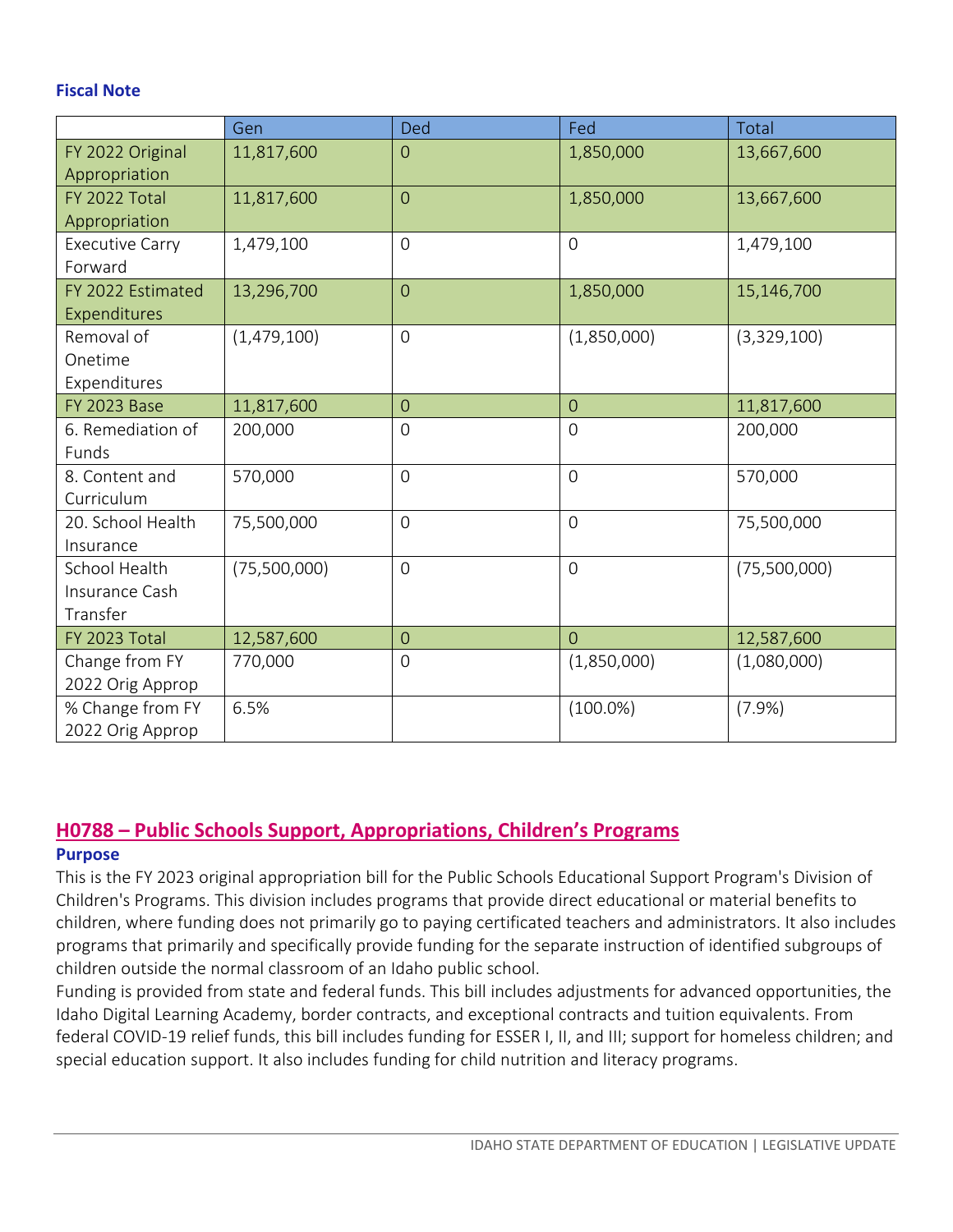|                                                                          | Gen                 | Ded              | Fed                         | Total                     |
|--------------------------------------------------------------------------|---------------------|------------------|-----------------------------|---------------------------|
| FY 2022 Original                                                         | 88,810,300          | 4,024,900        | 911,058,300                 | 1,003,893,500             |
| Appropriation                                                            |                     |                  |                             |                           |
| 2. Idaho Digital                                                         | 1,958,000           | $\mathbf 0$      | $\mathbf 0$                 | 1,958,000                 |
| Learning                                                                 |                     |                  |                             |                           |
| Academy                                                                  |                     |                  |                             |                           |
| 4. School                                                                | $\overline{0}$      | $\overline{0}$   | 74,000,000                  | 74,000,000                |
| Nutrition                                                                |                     |                  |                             |                           |
| Program                                                                  |                     |                  |                             |                           |
| Transfer to<br>1.                                                        | $\overline{0}$      | $\mathbf 0$      | (30,809,300)                | (30, 809, 300)            |
| Board of Ed                                                              |                     |                  |                             |                           |
| FY 2022 Total                                                            | 90,768,300          | 4,024,900        | 954,249,000                 | 1,049,042,200             |
| Appropriation                                                            |                     |                  |                             |                           |
| <b>Executive Carry</b>                                                   | 2,165,300           | $\boldsymbol{0}$ | $\mathbf 0$                 | 2,165,300                 |
| Forward                                                                  |                     |                  |                             |                           |
| FY 2022 Estimated                                                        | 92,933,600          | 4,024,900        | 954,249,000                 | 1,051,207,500             |
| Expenditures                                                             |                     |                  |                             |                           |
| Removal of                                                               | (2, 165, 300)       | $\boldsymbol{0}$ | (715, 249, 000)             | (717, 414, 300)           |
| Onetime                                                                  |                     |                  |                             |                           |
| Expenditures                                                             |                     |                  |                             |                           |
| <b>FY 2023 Base</b>                                                      | 90,768,300          | 4,024,900        | 239,000,000                 | 333,793,200               |
| Nondiscretionary                                                         | 4,758,900           | 0                | $\mathsf{O}$                | 4,758,900                 |
| Adjustments                                                              |                     |                  |                             |                           |
| FY 2023 Program                                                          | 95,527,200          | 4,024,900        | 239,000,000                 | 338,552,100               |
| Maintenance                                                              |                     |                  |                             |                           |
| 9. ESSER III Funds                                                       | $\overline{0}$      | 0                | 389,501,400                 | 389,501,400               |
| 10. ESSER II Funds                                                       | $\mathbf 0$         | $\boldsymbol{0}$ | 104,204,500                 | 104,204,500               |
| 11. ESSER I Funds                                                        | $\mathbf 0$         | $\overline{0}$   | 1,779,200                   | 1,779,200                 |
| 12. IDEA Part B                                                          | $\mathbf 0$         | $\mathbf 0$      | 12,068,800                  | 12,068,800                |
| Funds                                                                    |                     |                  |                             |                           |
| 13. IDEA Part B Pre-                                                     | $\mathbf 0$         | 0                | 1,069,600                   | 1,069,600                 |
| K Funds                                                                  |                     |                  |                             |                           |
| 14. Homeless                                                             | $\bigcirc$          | $\boldsymbol{0}$ | 2,271,300                   | 2,271,300                 |
| Children Support                                                         |                     |                  |                             |                           |
| 15. Literacy Funding                                                     | 46,665,200          | $\boldsymbol{0}$ | $\overline{0}$              | 46,665,200                |
| 16. School Nutrition                                                     | $\mathbf 0$         | 0                | 74,000,000                  | 74,000,000                |
| Program                                                                  |                     |                  |                             |                           |
| FY 2023 Total                                                            | 142,192,400         | 4,024,900<br>0   | 823,894,800                 | 970,112,100               |
|                                                                          |                     |                  |                             |                           |
|                                                                          |                     |                  |                             |                           |
|                                                                          |                     |                  |                             |                           |
| Change from FY<br>2022 Orig Approp<br>Change from FY<br>2022 Orig Approp | 53,382,100<br>60.1% | 0.0%             | (87, 163, 500)<br>$(9.6\%)$ | (33, 781, 400)<br>(3.4% ) |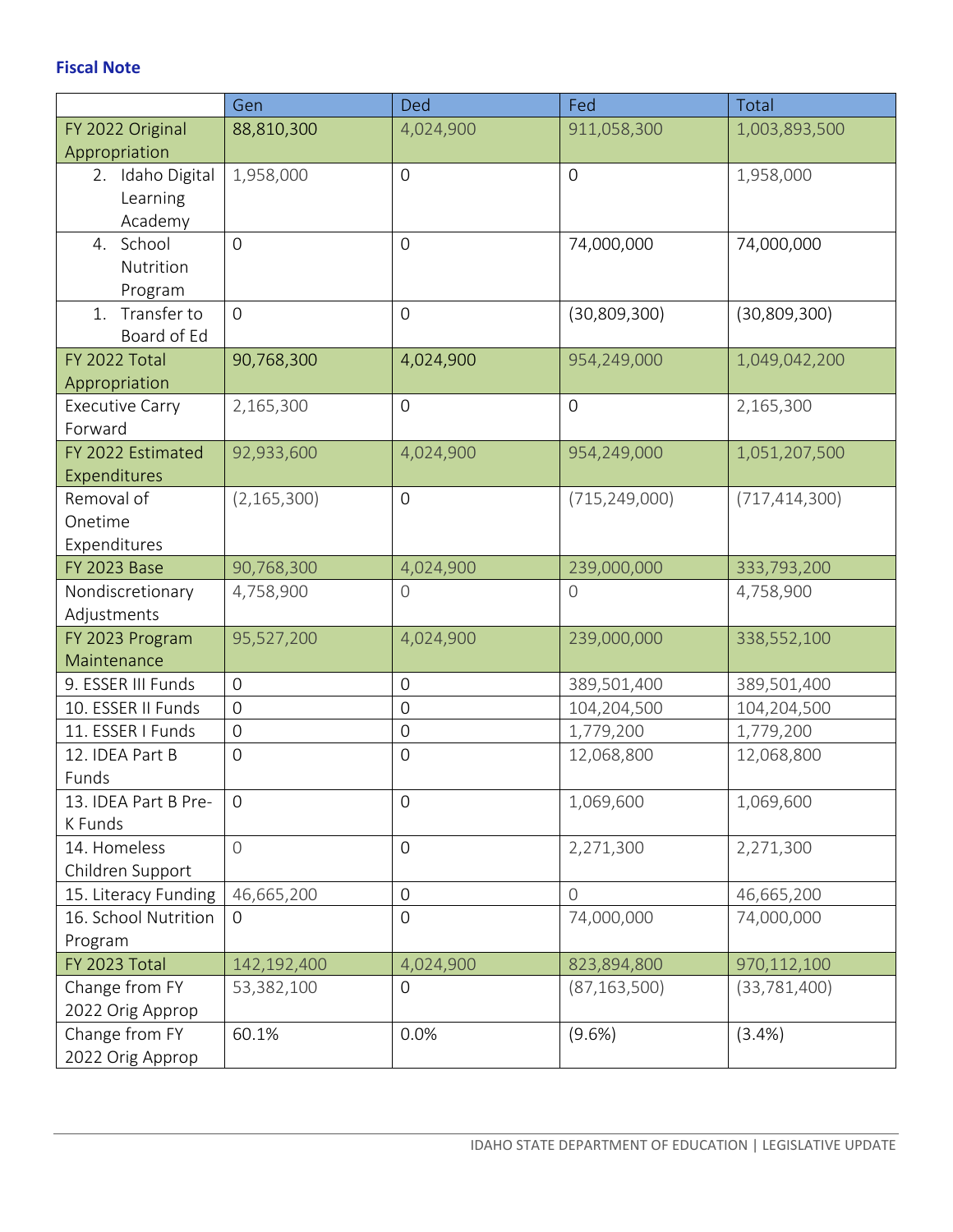#### PROGRAM DISTRIBUTION FISCAL DETAILS

| <b>STATUTORY DISTRIBUTIONS</b>       | FY 2022      | <b>FY 2023</b> |
|--------------------------------------|--------------|----------------|
| <b>Border Contracts</b>              | \$2,139,100  | \$2,462,700    |
| <b>Exceptional Contracts/Tuition</b> | \$6,204,900  | \$6,448,100    |
| Equivalents                          |              |                |
| ID Digital Learning Academy          | \$15,992,500 | \$16,916,200   |
| Safe & Drug-Free Schools             | \$4,024,900  | \$4,024,900    |
| Advanced Opportunities               | \$29,700,000 | \$32,968,400   |
| Mastery-Based System                 | \$1,050,000  | \$1,050,000    |
| Literacy Proficiency/Interventions   | \$26,146,800 | \$72,812,000   |
| Sub-Total Statutory Requirements     | \$85,258,200 | \$136,682,300  |

#### OTHER DISTRIBUTIONS

| Limited English Proficiency          | \$4,820,000     | \$4,820,000   |
|--------------------------------------|-----------------|---------------|
| Content & Curriculum / Learning      | \$4,715,000     | \$4,715,000   |
| Loss                                 |                 |               |
| <b>Traditional Federal Funds</b>     | \$313,000,000   | \$313,000,000 |
| COVID-19 Relief Funds                | \$641,249,000   | \$641,249,000 |
| <b>Sub-Total Other Distributions</b> | \$963,784,000   | \$963,784,000 |
| <b>TOTAL APPROPRIATIONS PER YEAR</b> | \$1,049,042,200 | \$970,112,100 |

## <span id="page-14-0"></span>**H0796 – Public Schools Support, Appropriations, Facilities Division**

#### **Purpose**

This is the FY 2023 original appropriation bill for the Public Schools Educational Support Program's Facilities Division. This division includes moneys from the General Fund and funding provided from Idaho Lottery proceeds for both public school facility maintenance costs and the Bond Levy Equalization Program. This bill provides statutory-based changes related to Bond Levy Equalization and school facility maintenance funds. **Fiscal Note**

|                     | Gen          | Ded        | Fed         | Total      |
|---------------------|--------------|------------|-------------|------------|
| FY 2022 Original    | 26,206,900   | 35,125,000 | $\Omega$    | 61,331,900 |
| Appropriation       |              |            |             |            |
| <b>FY 2023 Base</b> | 26,206,900   | 35,125,000 | 0           | 61,331,900 |
| Nondiscretionary    | (10,601,200) | 20,736,300 | $\mathbf 0$ | 10,135,100 |
| Adjustments         |              |            |             |            |
| FY 2023 Total       | 15,605,700   | 55,861,300 | 0           | 71,467,000 |
| Change from FY      | (10,601,200) | 20,736,300 | $\mathbf 0$ | 10,135,100 |
| 2022 Orig Approp    |              |            |             |            |
| % Change from FY    | (40.5%)      | 59.0%      |             | 16.5%      |
| 2022 Orig Approp    |              |            |             |            |

#### PROGRAM DISTRIBUTION FISCAL DETAILS

| STATUTORY REQUIREMENTS           | FY 2022      | <b>FY 2023</b> |
|----------------------------------|--------------|----------------|
| Bond Levy Equalization           | \$23,649,200 | \$25,461,900   |
| Facilities Maintenance (Lottery) | \$21,000,000 | \$31,687,500   |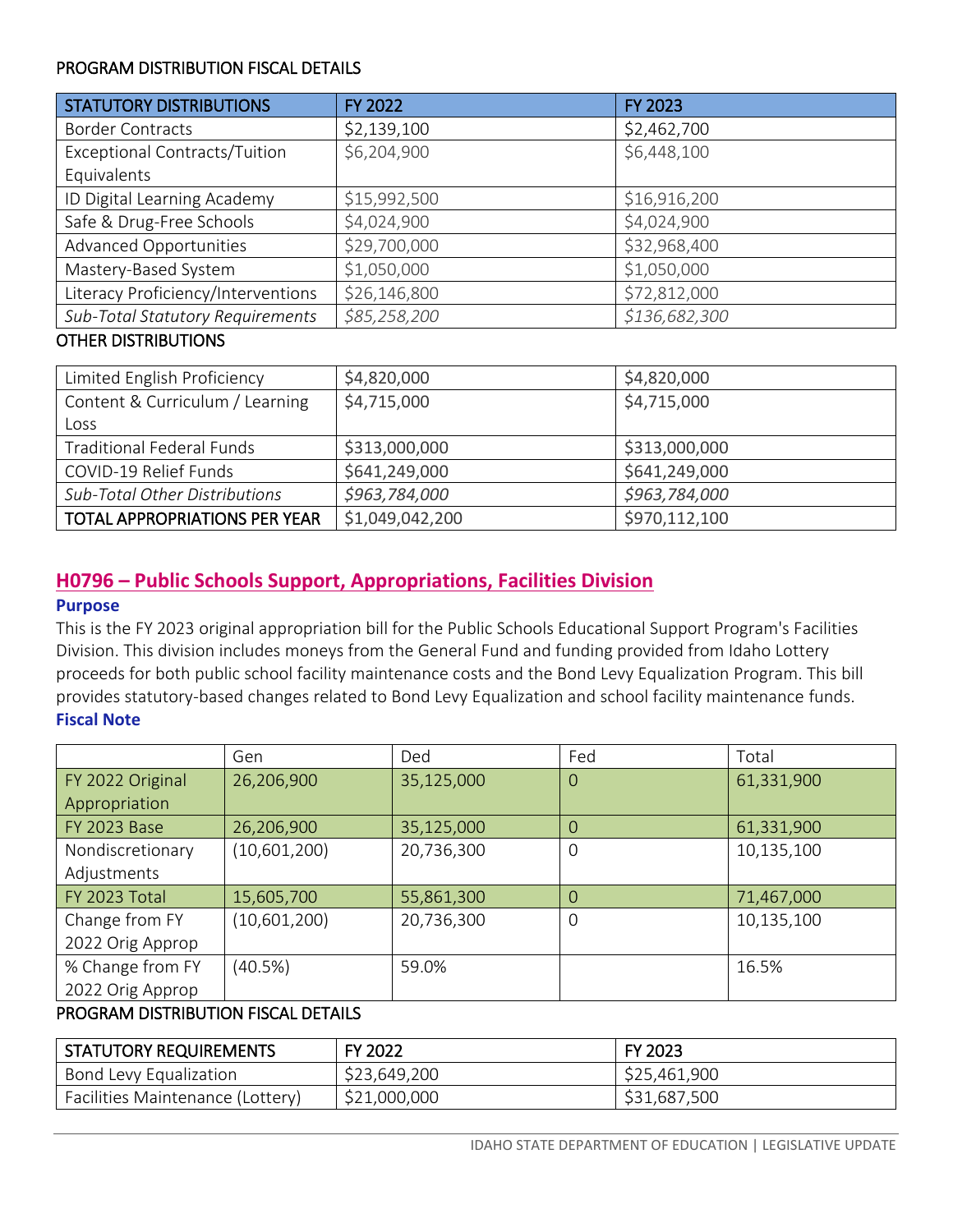| Facilities Maintenance (General    | \$3,477,800  | \$1,112,700  |
|------------------------------------|--------------|--------------|
| Fund)                              |              |              |
| <b>Charter School Facilities</b>   | \$13,204,900 | \$13,204,900 |
| <b>TOTAL APROPRIATION PER YEAR</b> | \$61,331,900 | \$71,467,000 |

## <span id="page-15-0"></span>**H0797 – Public Schools Support, Appropriations, Operations Division**

#### **Purpose**

This is the FY 2023 original appropriation and FY 2022 supplemental appropriation bill for the Public Schools Educational Support Program's Operations Division. This division provides state and federal funding to support operation of Idaho's school districts and charter schools, grades K-12. It includes pupil transportation, salaries and benefits for classified staff, technology, and discretionary funds that can be used for any educational support services or general operations.

Adjustments to the division include a 7% equivalent funding increases for classified staff; \$105,431,500 for increased health insurance and health benefit plans funding; \$9.1 million for pupil transportation, \$11.1 million for increased discretionary and health benefits funding based on 374 additional support units; and \$3.9 million for 374 additional mid-term support units.

For FY 2022, the bill provides additional onetime funding from the General Fund for costs related to the temporary rule approved by State Board of Education to count students using enrollment instead of ADA.

|                                | Gen            | Ded            | Fed            | Total          |
|--------------------------------|----------------|----------------|----------------|----------------|
| FY 2022 Original               | 702,240,800    | 62,798,000     | 14,000,000     | 779,038,800    |
| Appropriation                  |                |                |                |                |
| 6. Classified Staff Bonuses    | $\Omega$       | $\overline{0}$ | 12,123,500     | 12,123,500     |
| ADA to Enrollment Rule<br>9.   | 19,598,700     |                |                | 19,598,700     |
| Change                         |                |                |                |                |
| FY 2022 Total Appropriation    | 721,839,500    | 62,798,000     | 26,123,500     | 810,761,000    |
| Executive Carry-Forward        | 22,963,000     | 0              | 0              | 22,963,000     |
| FY 2022 Estimated              | 744,802,500    | 62,798,000     | 26,123,500     | 833,724,000    |
| Expenditures                   |                |                |                |                |
| Removal of Onetime             | (42, 561, 700) | $\overline{0}$ | (26, 123, 500) | (68, 685, 200) |
| Expenditures                   |                |                |                |                |
| FY 2023 Base                   | 702,240,800    | 62,798,000     | $\mathbf 0$    | 765,038,800    |
| Change in Employee             | 11,964,700     | $\overline{0}$ | $\overline{0}$ | 11,964,700     |
| Compensation                   |                |                |                |                |
| Nondiscretionary               | 24,140,900     | 0              | 0              | 24,140,900     |
| Adjustments                    |                |                |                |                |
| <b>Other Maintenance</b>       | (5,734,200)    | 5,734,200      | 0              | 0              |
| Adjustments                    |                |                |                |                |
| FY 2023 Program                | 732,612,200    | 68,532,200     | $\overline{0}$ | 801,144,400    |
| Maintenance                    |                |                |                |                |
| 5. Additional Health Insurance | 105,431,500    | $\mathbf 0$    | $\mathbf 0$    | 105,431,500    |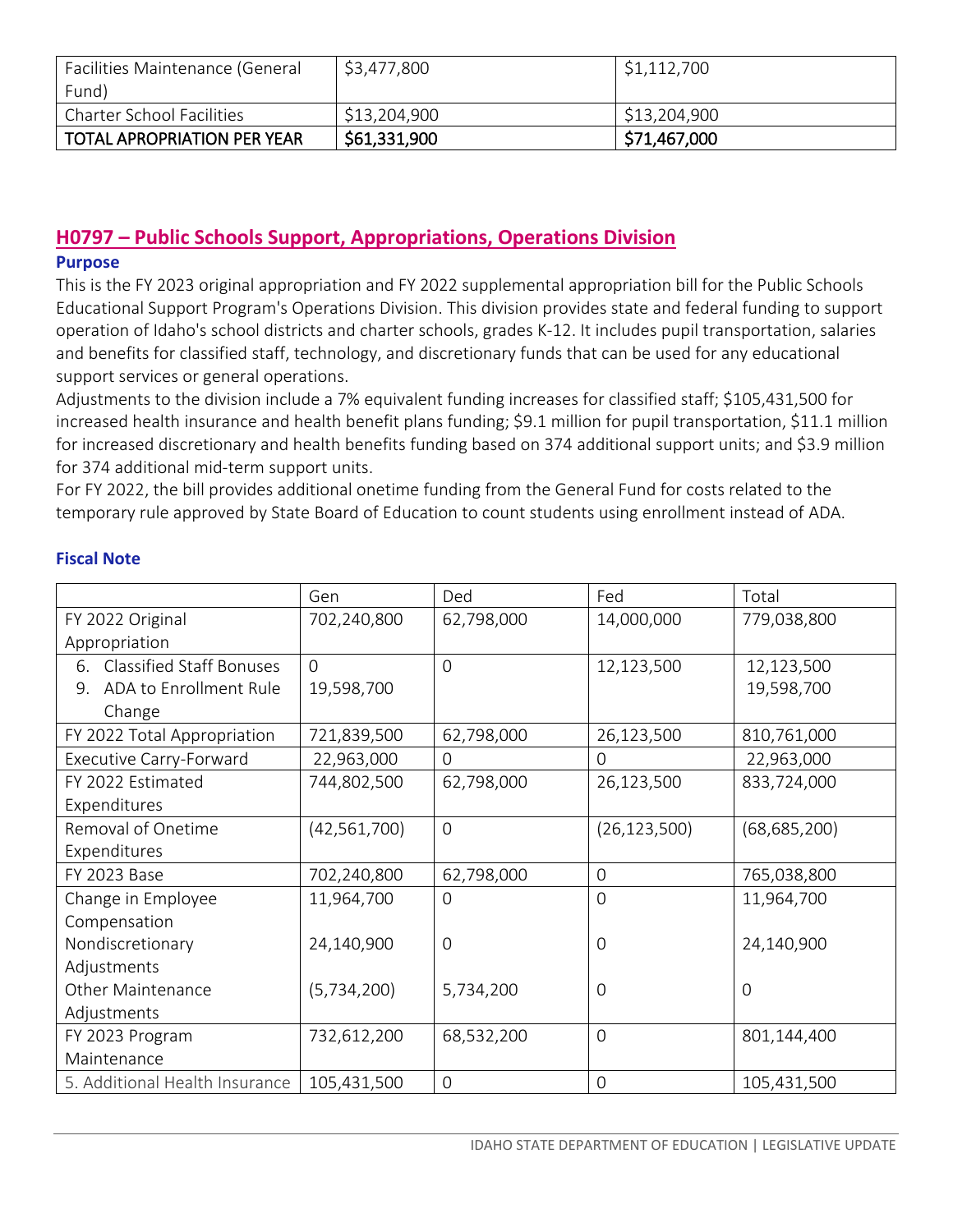| FY 2023 Total              | 838,043,700 | 68,532,200 |              | 906,575,900 |
|----------------------------|-------------|------------|--------------|-------------|
| Change from FY 2022 Orig   | 135,802,900 | 5,734,200  | (14,000,000) | 127,537,100 |
| Approp                     |             |            |              |             |
| % Change from FY 2022 Orig | 19.3%       | 9.1%       | (100%)       | 16.4%       |
| Approp                     |             |            |              |             |

## <span id="page-16-0"></span>**H0793 – Public Schools Support, Appropriations, Teachers Division**

#### **Purpose**

This is the FY 2023 original appropriation bill for the Public Schools Educational Support Program's Division of Teachers. This division provides state and federal funding support for grades K-12 for instructional and pupil service staff salaries and benefits, and other programs specific to certificated instructors in Idaho's school districts and public charter schools.

This bill provides statutory-based funding adjustments for the Career Ladder, Master Educator Premiums, and math and science requirements. It also includes onetime federal funds for additional compensation for teachers and pupil service staff.

|                      | Gen            | Ded            | Fed            | Total          |
|----------------------|----------------|----------------|----------------|----------------|
| FY 2022 Original     | 1,113,186,900  | $\overline{0}$ | 20,000,000     | 1,133,186,900  |
| Appropriation        |                |                |                |                |
| 5. Career Ladder     | 25,561,300     | $\overline{0}$ | $\overline{O}$ | 25,561,300     |
| Adjustments          |                |                |                |                |
| Instructional<br>6.  | $\overline{0}$ | $\overline{0}$ | 23,075,900     | 23,075,900     |
| <b>Staff Bonuses</b> |                |                |                |                |
| FY 2022 Total        | 1,138,748,200  | $\overline{0}$ | 43,075,900     | 1,188,904,200  |
| Appropriation        |                |                |                |                |
| Executive Carry-     | 6,980,100      | $\overline{0}$ | $\mathbf 0$    | 6,980,100      |
| Forward              |                |                |                |                |
| FY 2022 Estimated    | 1,145,728,300  | $\mathbf 0$    | 43,075,900     | 1,188,904,200  |
| Expenditures         |                |                |                |                |
| Removal of           | (6,980,100)    | $\overline{0}$ | (32,075,900)   | (39,056,000)   |
| Onetime              |                |                |                |                |
| Expenditures         |                |                |                |                |
| FY 2023 Base         | 1,138,748,200  | $\mathbf 0$    | 11,000,000     | 1,149,748      |
| Nondiscretionary     | 36,566,000     | $\overline{0}$ | $\overline{0}$ | 36,566,000     |
| Adjustments          |                |                |                |                |
| FY 2023 Program      | 1,175,314,200  | $\mathbf 0$    | 11,000,000     | 1,186,314,200  |
| Maintenance          |                |                |                |                |
| 17. Eliminate        | (20, 475, 800) | $\overline{0}$ | $\overline{0}$ | (20, 475, 800) |
| Leadership           |                |                |                |                |
| Premiums (H443)      |                |                |                |                |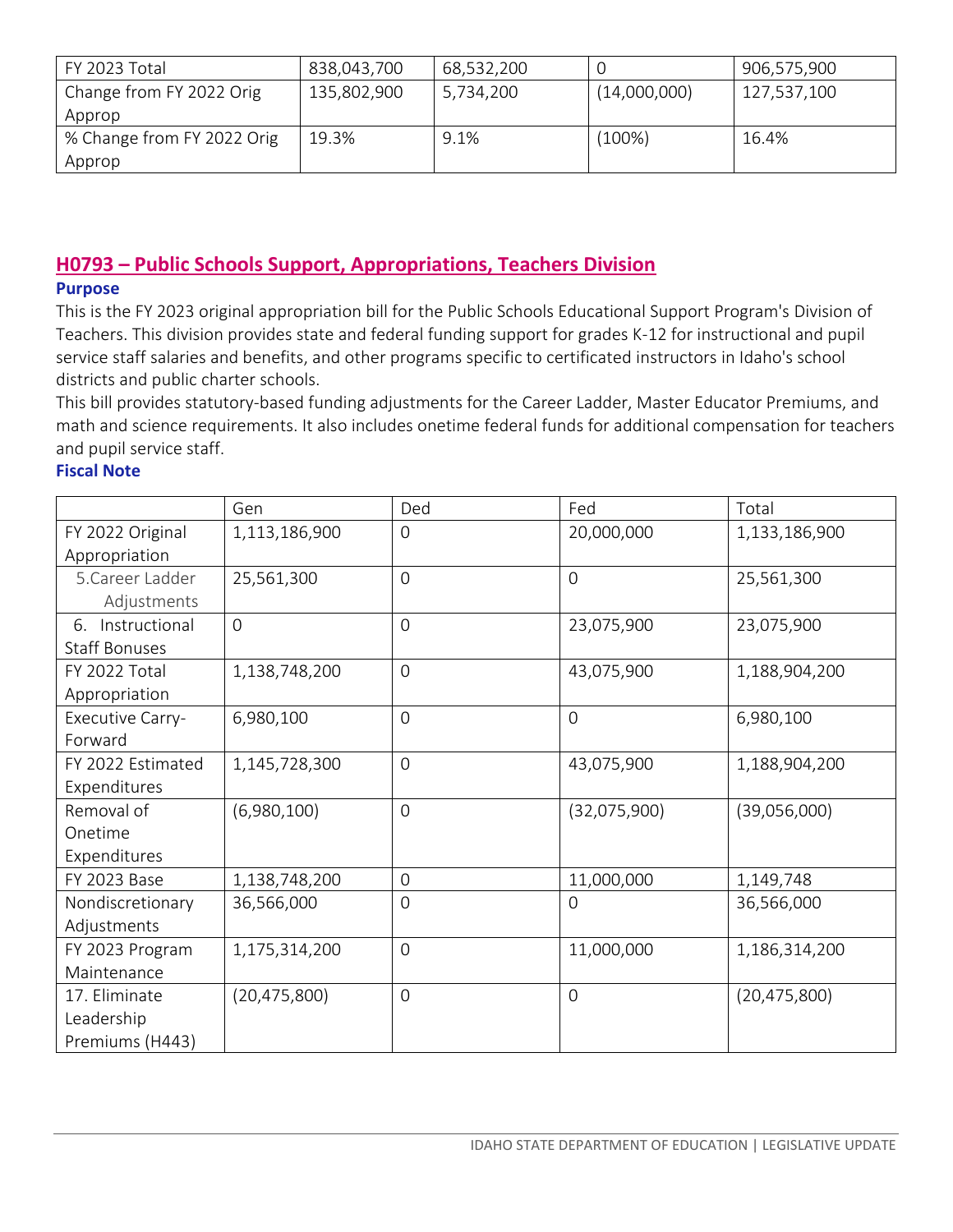| 51. Onetime      | 0             | O | 36,473,700 | 36,473,700    |
|------------------|---------------|---|------------|---------------|
| Additional       |               |   |            |               |
| Compensation     |               |   |            |               |
| FY 2023 Total    | 1,154,838,400 | O | 47,473,700 | 1,202,312,100 |
| Change from FY   | 41,651,500    | O | 27,473,700 | 69,125,200    |
| 2022 Orig Approp |               |   |            |               |
| % Change from FY | 3.7%          |   | 137.4%     | 6.1%          |
| 2022 Orig Approp |               |   |            |               |

## <span id="page-17-0"></span>**H0805 – Public Schools Support, Teachers Division Add'l**

## **Purpose**

This is a trailer appropriation bill for the Public School Support Program for the Division of Teachers for FY 2023. The bill provides ongoing funding for the fiscal impacts of H656 that amends teacher placement on the CareerLadder based on experience outside of Idaho.

## **Fiscal Note**

The fiscal impact of this bill is \$2,086,500 for FY 2023 from the General Fund.

## <span id="page-17-1"></span>**H0798 – Public Schools, Administrative/Classified Staff, Salary**

#### **Purpose**

This is a FY 2023 appropriation bill for the Public School Support Program. The bill provides clarification to the effective dates for the salary changes related to administrators and classified staff to clarify the new distribution amount is effective July 1, 2022, not upon signature of the Governor. This bill also clarifies some technologyrelated language for the Operations Division to distribute funds on learning management systems, not instructional management systems.

#### **Fiscal Note**

There is no fiscal impact to this bill.

## **S1428 – Public Schools, Annual Report, Repeal Sunset Clause**

#### **Purpose**

This bill addresses several end of session items. 1. It provides cash transfers to various accounts for savings and other purposes. 2. It appropriates \$50,000,000 to the Office of the State Treasurer for Workforce Housing as found in House Bill 701. 3. It keeps the sun-up for reporting requirements by school districts and public charter schools to continue submitting expenditure data to the Board of Education and the Legislature.

## **Fiscal Note**

In the bill, Section 1 transfers \$25,000,000 to the Idaho Individual High Risk Reinsurance Pool Fund to help keep individuals' insurance premiums in the pool low in accordance with House Bill 611.

Section 2 transfers \$44,000,000 to the Public Education Stabilization Fund. Section 3 transfers \$50,000,000 from the ARPA State Fiscal Recovery Fund to the Idaho Workforce Housing Fund created by House Bill 701. Section 4 provides an appropriation \$50,000,000 to the State Treasurer for the Idaho Workforce Housing Fund. Section 6 transfers \$77,000,000 to the Public Education Stabilization Fund. Section 7 transfers \$120,000,000 to the Budget Stabilization Fund.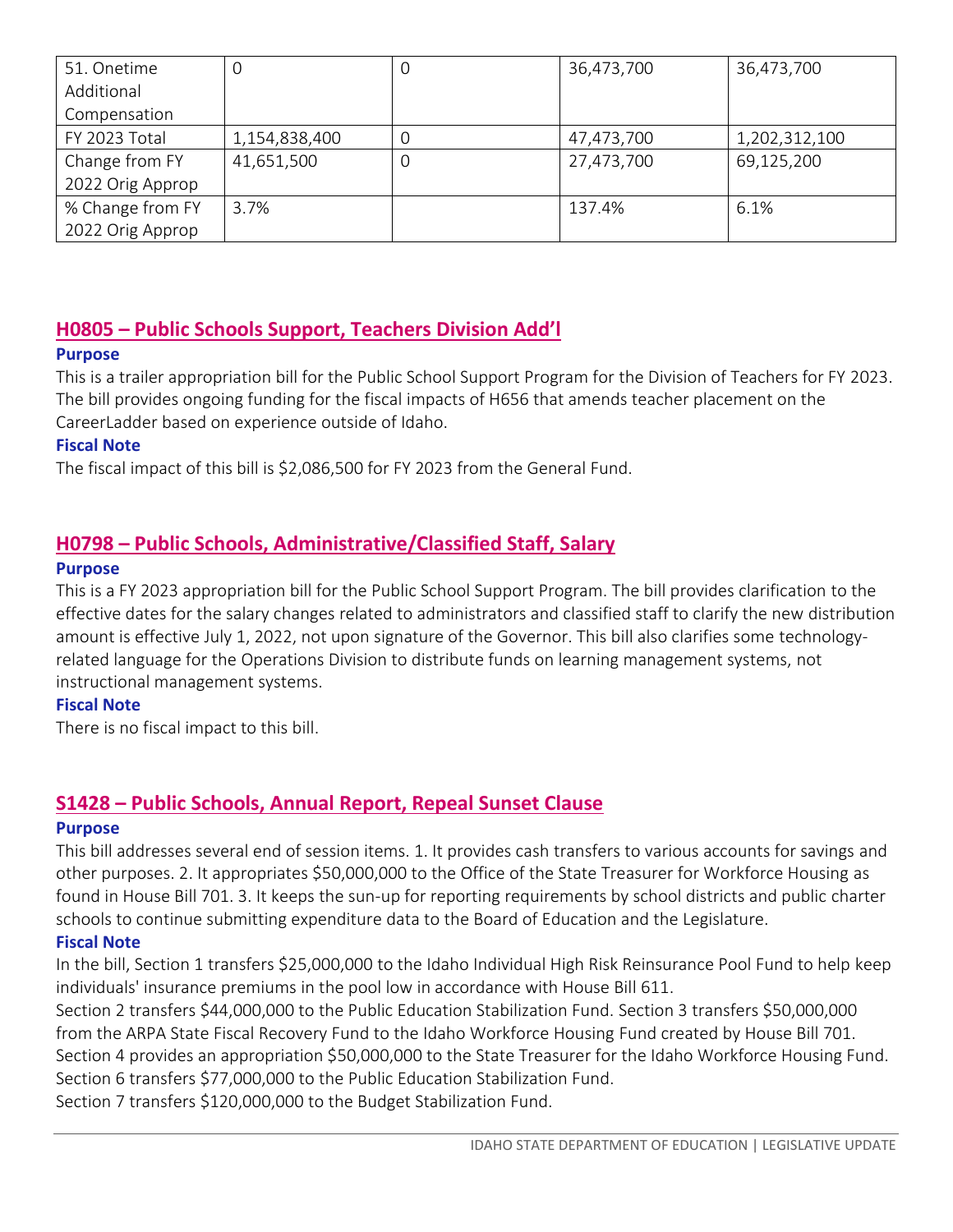Section 8 transfers \$20,000,000 to the 27th Payroll Fund. Section 9 transfers \$2,399,500 to the Opioid Settlement Fund. In total, this bill transfers \$288.4 million from the General Fund to other funds, and transfers \$50 million from ARPA - State Fiscal Recovery Fund.

## <span id="page-18-0"></span>**S1290 – Rural and Underserved Educator Incentive Program**

#### **Purpose**

The purpose of this legislation would be to establish a rural educator incentive program for educators who work in high-need or rural school districts or charter schools. Unlike other programs that provide the same amount of funding or reimbursement over a fixed number of years, this program would provide a maximum amount of eligible funding that gradually increases for each year the educator stays in the high need school district or charter school up to the maximum number of years of eligibility. The funds could be used for education loan repayments, additional degrees, advanced degrees, or other educational costs.

#### **Fiscal Note**

The fiscal impact would be based on the annual appropriation for the program. As an example, if an eligible teacher received \$1,500 for the first year, \$2,500 for the second year, \$3,500 for the third year and \$4,500 for the fourth year, each educator that completed the program could receive up to \$12,000 over four years toward loan repayments or eligible educational expenses. Given the variable amounts each year during the first four years, the fiscal impact would increase and then level out in year five. The following example show a possible fiscal impact if the first two cohorts were capped at 500 new educators and the fourth and fifth cohorts were capped at 250 new educators per year. These award caps could result in a maximum 1250 teachers receiving the incentive in year 4 and then leveling out to 1000 educators each year after that. The number of actual awards each year would be made dependent on the annual appropriation.

Year 1: first cohort of 500 teachers year 1 X \$1,500 = \$750,000.

Total = \$750,000 (500 teachers)

Year 2: second cohort of 250 teachers year 1 X \$1,500 = \$375,000; and first cohort of 500 teachers year 2 X  $$2,500 = $1,250,000.$ 

Total = \$1,250,375 (750 teachers)

Year 3: third cohort of 250 teachers year 1 X \$1,500 = \$375,000; and second cohort of 250 teachers year 2 X  $$2,500 = $625,000$ ; and first cohort of 500 teachers year 3 X \$3,500 = \$1,750,000.

Total = \$2,750,000 (1000 teachers)

Year 4: fourth cohort of 250 teachers year 1X \$1,500 = \$375,000; and third cohort of 250 teachers year 2 X \$2,500 = \$625,000; and second cohort of 250 teachers year 3 X\$3,500 = \$875,000; and first cohort of 500 teachers year 4 X \$4,500 = \$2,250,000.

Total = \$4,125,000 (1,250 teachers)

Year 5 fourth cohort of 250 teachers year 1X \$1,500 = \$375,000; and third cohort of 250 teachers year 2 X \$2,500 = \$625,000; and second cohort of 250 teachers year 3 X\$3,500 = \$875,000; and first cohort of 250 teachers year 4 X \$4,500 = \$1,125,000.

Total = \$3,000,000 (1,000 teachers)

## <span id="page-18-1"></span>**H0650 – School Districts, Curriculum Adoption Comm, Members**

#### **Purpose**

This legislation amends Section 33-512A to revise provisions regarding curricular materials adoption